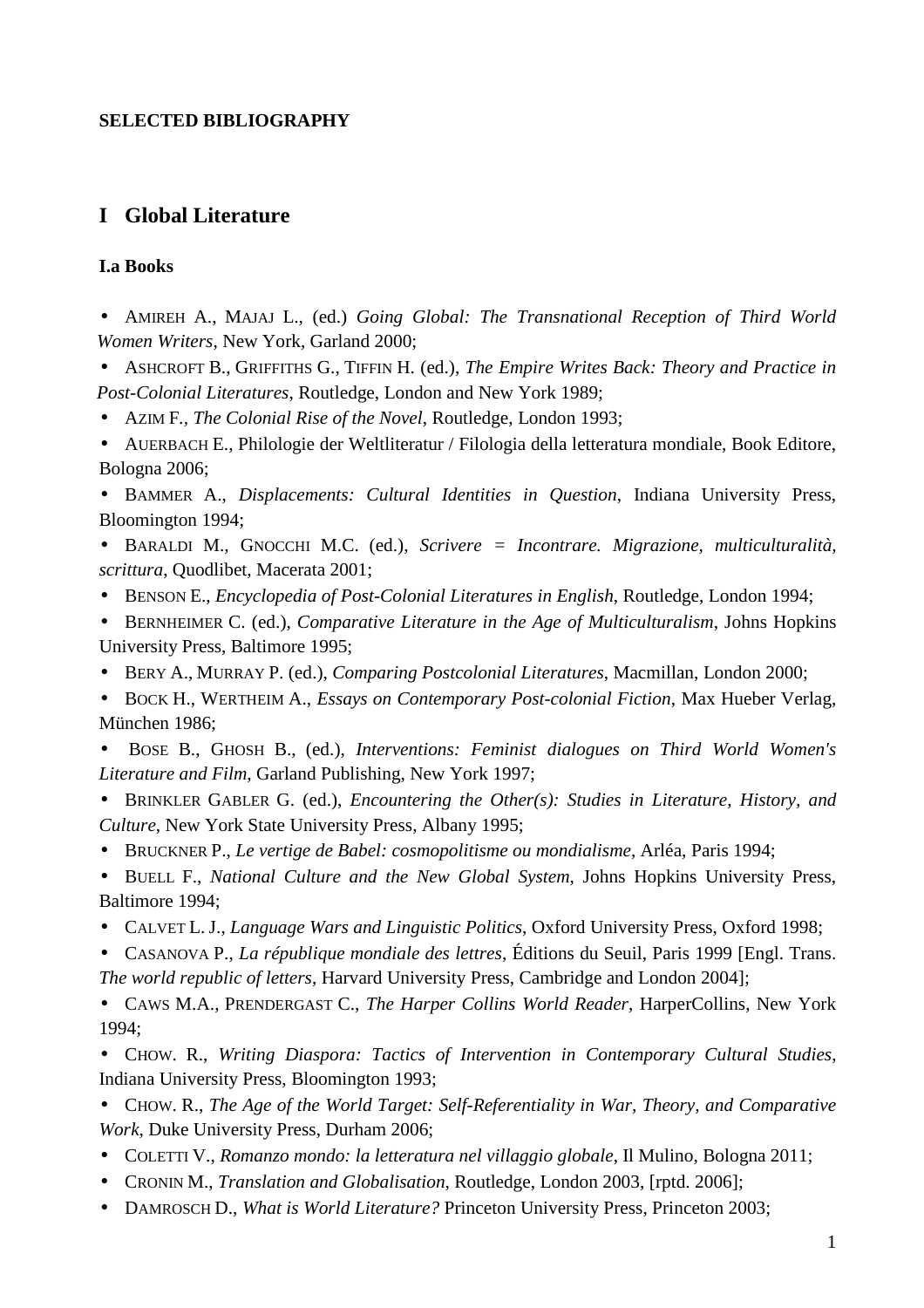• DAMROSCH D., *The Longman anthology of world literature (compact edition)*, Longman, New York 2007;

• DAMROSCH D. (ed.), *Teaching World Literature*, The Modern Language Association of America, New York 2009;

• DAMROSCH D., D'HAEN T., KADIR D. (eds.), *The Routledge Companion to World Literature*, Routledge, London and New York 2012;

• D'HAEN T.,GILES P., KADIR, D., ZAMORA L. (eds.), *How Far Is America from Here?: Selected Proceedings of the First World Congress of the International American Studies Association 22-24 May 2003*, Rodopi, Amsterdam 2005;

• D'HAEN, T., *The Routledge Concise History of World Literature*, Routledge, London and New 2012;

• DURISIN D, GNISCI A. (ed.), *I legami intercontinentali nel processo letterario e culturale mediterraneo. Una rete interletteraria*, Bulzoni, Roma 2000;

• FEATHERSTONE M. (ed.), *Global Culture: Nationalism, Globalization and Modernity*, Sage, London 1990 [It. Trans. *Cultura Globale. Nazionalismo, Globalizzazione, Modernità,* Seam, Roma 1996];

- FERRONI G., *Dopo la fine. Sulla condizione postuma della letteratura*, Einaudi, Torino 1996;
- GNISCI A., *La letteratura italiana della migrazione*, Lilith, Roma 1998;
- GNISCI A., *Una storia diversa*, Meltemi Editore, Roma 2001;

• GHOSH B., *When Borne Across: The Literary Cosmopolitics of the Contemporary Indian Novel*, Rutgers University Press, New Brunswick 2004; GHOSH B., *Global Icons*: *apertures to the popular*, Duke University Press, Durham 2011;

• IZZO D., MARIANI G. (eds.), *America at Large. Americanistica transnazionale e nuova comparatistica*, Shake edizioni, Milano 2004;

• JAMESON F., MIYOSHI M. (ed.), *The Cultures of Globalization*, Duke University Press, Durham 1998;

- KUMAR A. (ed.), *World Bank Literature*, University of Minnesota Press, Minneapolis 2003;
- LAWALL S., MACK M ., *The Norton Anthology of World Literature,* Norton, New York 2003;
- MOHANRAM R., RAJAN G. (ed.), *English Postcoloniality: Literatures from around the World*, Greenwood Press, Westport 1996;
- MORETTI F., *Atlas of the European Novel 1800-1900*, Verso, London and New York 1998;
- MORETTI F. (ed.), *The Novel*, 2 vols., Princeton University Press, Princeton and Oxford, 2006;
- ONOFRI M.*, Il canone letterario*, Laterza, Bari 2001;

• PAPASTERGIATIS N., *The Turbulence of Migration: Globalization, Deterritorialization and Hybridity*, Polity Press, Cambridge 2000;

- PRENDERGAST C. (ed.), *Debating World Literature*, Verso, London 2004;
- PROIETTI P., (ed.) *L'Europa nel terzo millennio: Identità nazionali e contaminazioni culturali*, Sellerio, Palermo 2004;
- ROBERTSON R., *Globalization: Social Theory and Global Culture*, Sage, London 1992;
- SAUSSY H., (ed.), *Comparative Literature in an Age of Globalization*, Johns Hopkins University Press, Baltimore 2006;
- SINOPOLI F., *La dimensione europea nello studio letterario*, Bruno Mondadori, Milano 2009;
- TOMLINSON J., *Globalization and culture*, Polity Press, Cambridge, 1999;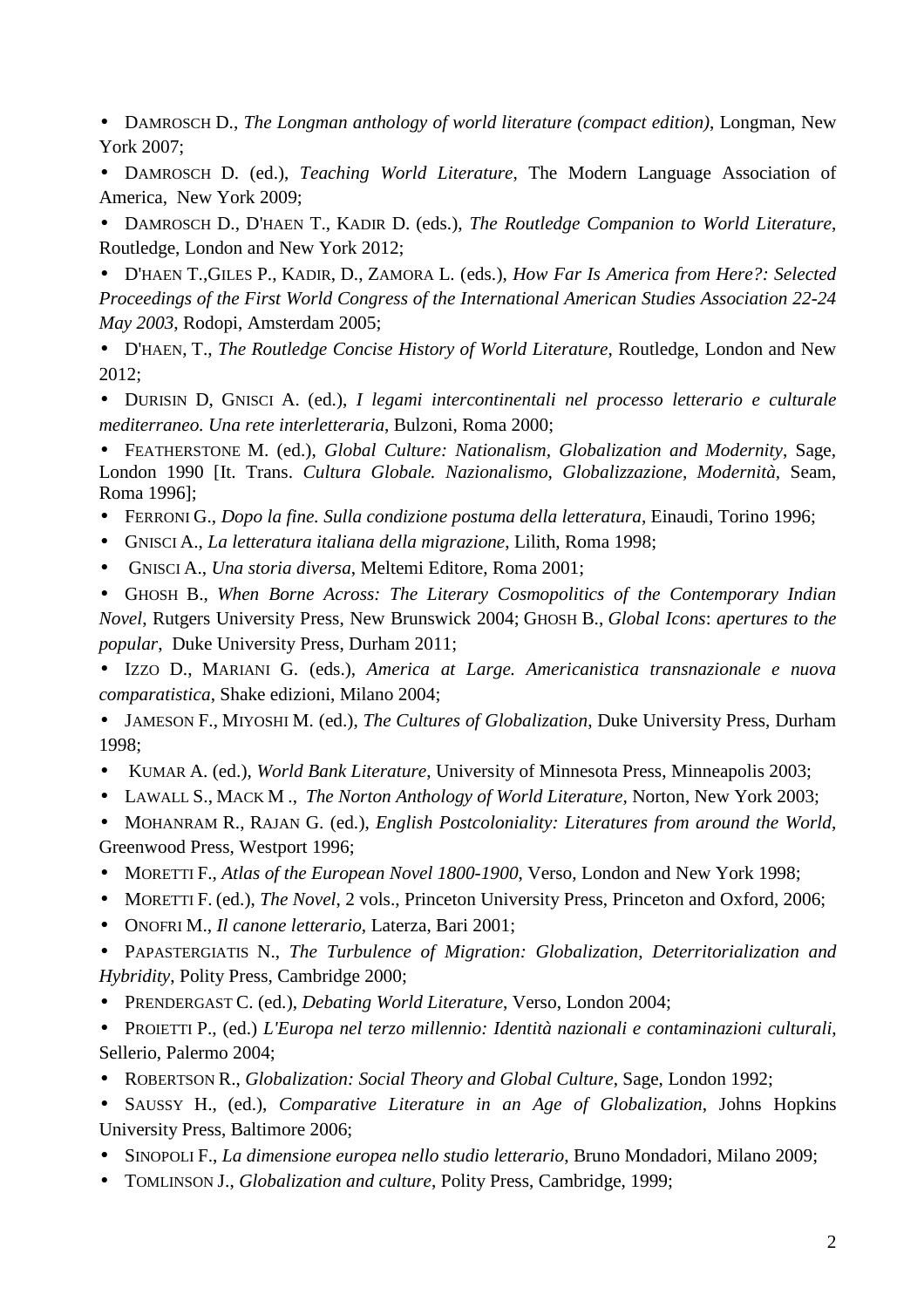• WALKOWITZ R.L., *Cosmopolitan Style: Modernism Beyond the Nation*, Columbia University Press, New York 2006;

#### **I.b Articles, essays, special issues**

• ACHEBE C., *The African Writer and the English Language* in *Morning yet on Creation Day*, Heinemann, London 1975, pp. 55-62;

• ASH S., *Having It Both Ways: Reading Related Short Fiction by Post-Colonial Women Writers*, in "SPAN", 28, 1989, pp. 40-55;

• BASS M., *The State of Commonwealth Literature*, in "Journal of Commonwealth and Postcolonial Studies", 1:1, 1993, pp. 1-5;

• BAUCOM I., *Globalit, Inc.: or, The Cultural Logic of Global Literature Studies*, in GUNN G. (ed.), "PMLA", 116:1, Jan. 2001, [Special Topic: Globalizing Literary Studies], pp. 158-172;

• BAUER R., *Criticism on the Boundary: Postcoloniality and the 'Worlding' of Literature*, in "Centennial-Review", 42:3, 1998, pp. 401-416;

• BAUMAN Z., *Dentro la globalizzazione. Le conseguenze sulle persone*, traduzione di Pesce O., Laterza, Bari 1998 [orig. edn., *Globalization. The Human Consequences*, Blackwell, Oxford 1998];

• CHIONI MOORE D., *Is the Post- in Postcolonial the Post- in Post-Soviet? Toward a Global Postcolonial Critique*, in "PMLA", 116:1, Jan. 2001, [Special Topic: Globalizing Literary Studies], pp. 111-128;

• CHOW R., *How (the) Inscrutable Chinese Led to Globalized Theory*, in "PMLA", 116:1, Jan. 2001, [Special Topic: Globalizing Literary Studies], pp. 69-74;

• CHOW. R., *Translator, Traitor; Translator, Mourner (or, Dreaming of Intercultural Equivalence)*, in "New Literary History", 39:3, 2008, pp. 565-580;

• COOPPAN V., *World Literature and Global Theory: Comparative Literature for the New Millennium*, in "Symploke" 9:1-2, 2001, pp. 15-43;

• COOPPAN V., *Ghosts in the Disciplinary Machine: the Uncanny Life of World Literature*, in "Comparative Literature Studies", 41:1, 2004, pp. 10-36;

• COOPPAN V., *The Ethics of World Literature: Reading Others, Reading Otherwise*, in DAMROSCH D. (ed.), *Teaching World Literature*, The Modern Language Association of America, New York 2009, pp. 34-43;

• DAMROSCH D., *World Literature in a Postcanonical, Hypercanonical Age*, in SAUSSY H. (ed.), *Comparative Literature in an Age of Globalization*, Johns Hopkins University Press, Baltimore 2006, pp. 43-53;

• DAMROSCH D., *Introduction: All the World in the Time*, in DAMROSCH D. (ed.), *Teaching World Literature*, The Modern Language Association of America, New York 2009, pp. 1-11;

• D'HAEN T., *Pound Wise, Euro Foolish? On English literature, Euroliterature, and world literature*, in "The European English messenger", 10:1, 2001, pp. 60-63;

• D'HAEN T., *Third space, third way, third class: counter-postmodernism, transnationalism, glocalisation*, in VOLKMANN L. (ed.), *Teaching Modernism - Postmodern Teaching*, Stauffenburg, Tübingen 2004, pp. 35-42;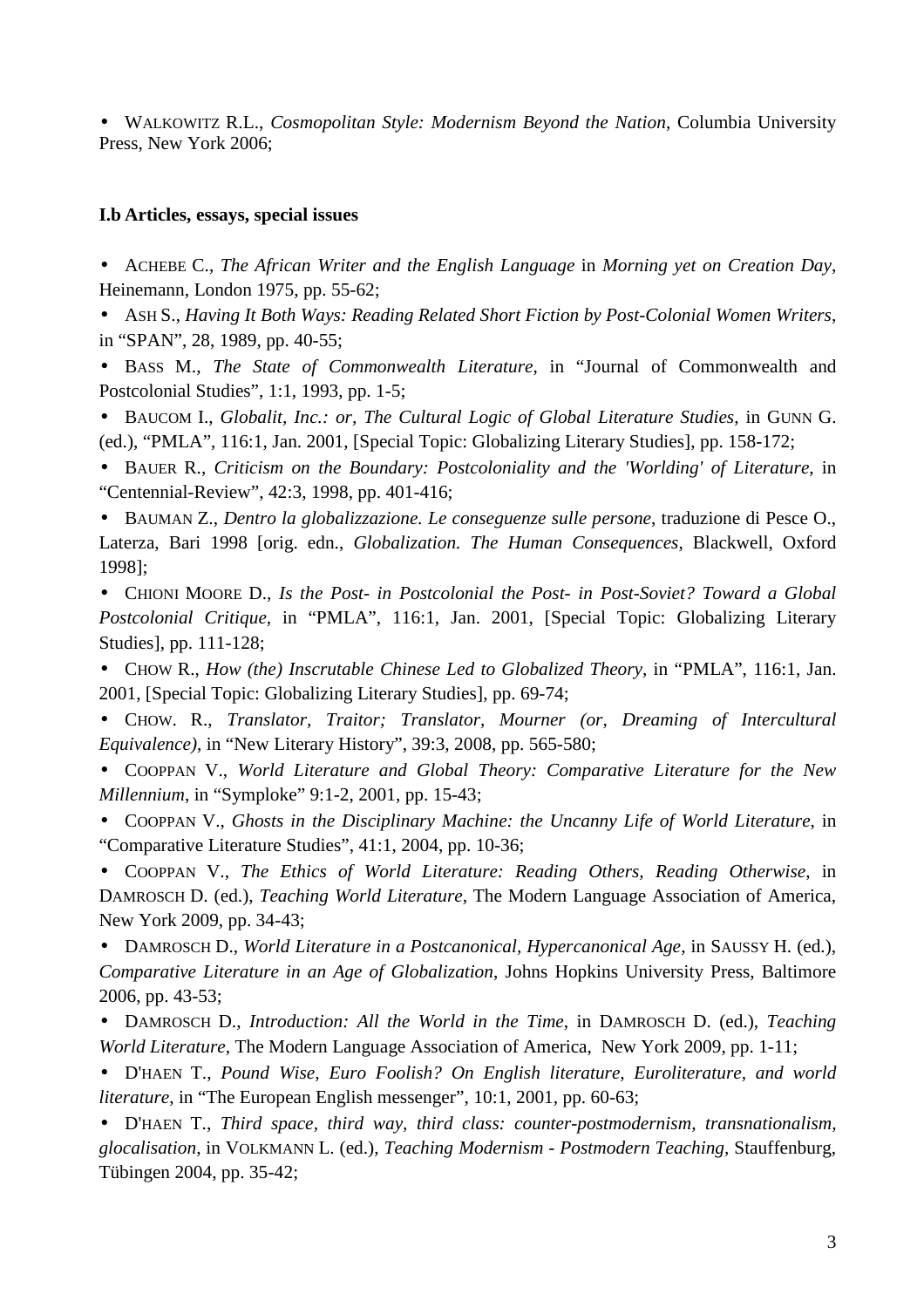• D'HAEN T., *Introduction: What the postcolonial means to us: European literature(s) and postcolonialism*, in "European Review: interdisciplinary journal of the Academia europaea", 13:1, 2005, pp.73-78;

• D'HAEN T., *Cultural Turns, Global Narratives, and American Detective Fiction*, in MOELLER

L., THOMSEN M. (eds.), *Produktive Paradokser*, Universitetsforlag, Aarhus 2006, pp. 243-260;

• D'HAEN T., *Glocalizing the Novel*, in LINDBERG-WADA G. (ed.), *Studying Transcultural Literary History*, Walter De Gruyter, Berlin and New York 2006, pp. 144-151;

• D'HAEN T., *Preface: Weltliteratur, littérature universelle, vishwa sahitya* ..., in D'HAEN T., DAMROSCH, D., KADIR, D. (eds.), *The Routledge Companion to World Literature*, Routledge, London and New York 2012;

• DIMOCK W.C., *Literature for the Planet*, in GUNN G. (ed.), "PMLA", 116:1, Jan. 2001, [Special Topic: Globalizing Literary Studies], pp. 173-188;

• DIRLIK A., *The Global in the Local*, in WILSON R., DISSANAYAKE W. (ed.), *Global/Local: Cultural Production and the Transnational Imaginary*, Duke University Press, Durham 1996, pp. 21-45;

• DROUART M. (ed.), *Postcolonial Fictions*, in "SPAN" [Spec. issue] 36:1-2, 1993, pp. 1-706;

• FERRONI G., *Verso una letteratura europea*, in "Riflessioni sul canone della letteratura italiana Quaderns d'Italià 4/5", 1999/2000, pp. 37-40;

• FILIPPAKOPOULOU M., *Common miracle*, in "In Other Words"**,** 26, 2005, pp. 46-51;

• FOSTER J. B. JR., *Cultural Encounters in Global Contexts: World Literature as a One-Semester General Education Course*, in DAMROSCH D. (ed.), *Teaching World Literature*, The Modern Language Association of America, New York 2009, pp. 155-64;

• GNISCI A., *Verso un nuovo concetto di letteratura nazionale-mondiale*, in "I quaderni di Gaia", 5-7, 1992-1993, pp.135-140;

• GUNN G. (ed.), "PMLA", 116:1, Jan. 2001, [Special Topic: Globalizing Literary Studies];

• GREENBLATT S., *Racial Memory and Literary History*, in "PMLA", 116:1, Jan. 2001, [Special Topic: Globalizing Literary Studies], pp. 48-63;

• JAMESON F., *Third World Literature in the Era of Multinational Capitalism*, in "Social Text", 15, 1986, pp. 65-88;

• KADIR D. (ed.), *Globalization and World Literature*, "Comparative Literature Studies" [Special Issue], 41:1, 2004;

• KAPUR G., *'Postcolonial' Literature in a Neocolonial World: Modern Arabic Culture and the End of Modernity*, in "Boundary 2", 22:1, 1995, pp. 85-115;

- KAPUR G., *Globalisation and Culture*, in "Third Text", 39, 1997, pp. 21-38;
- KRISTAL E., *"Considering Coldly…",* in "New Left Review", 15 (2002), pp. 61-74;

• KRTISHNASWAMY R., *Globalization and its postcolonial (Dis)Contets: reading Dalit Literature*, in "Journal of Postcolonial Writing", 41:1, 2005, pp. 69-82;

• KRTISHNASWAMY R., *Toward world literary knowledges: Theory in the age of Globalization*, in "Comparative Literature", 62:4, 2010, pp. 399-420;

• INDRA C. T., *Post-Coloniality: Reading Literature*, Vikas Publishing House, New Delhi 1999;

• LAWALL S., *Shifting paradigms in World literature*, in *ACLA Bullettin* 24, 1993, pp. 11-28;

• MORETTI F., *Conjectures on World Literature*, in PRENDERGAST C. (ed.), *Debating World Literature*, Verso, London and New York 2004, pp. 148-162;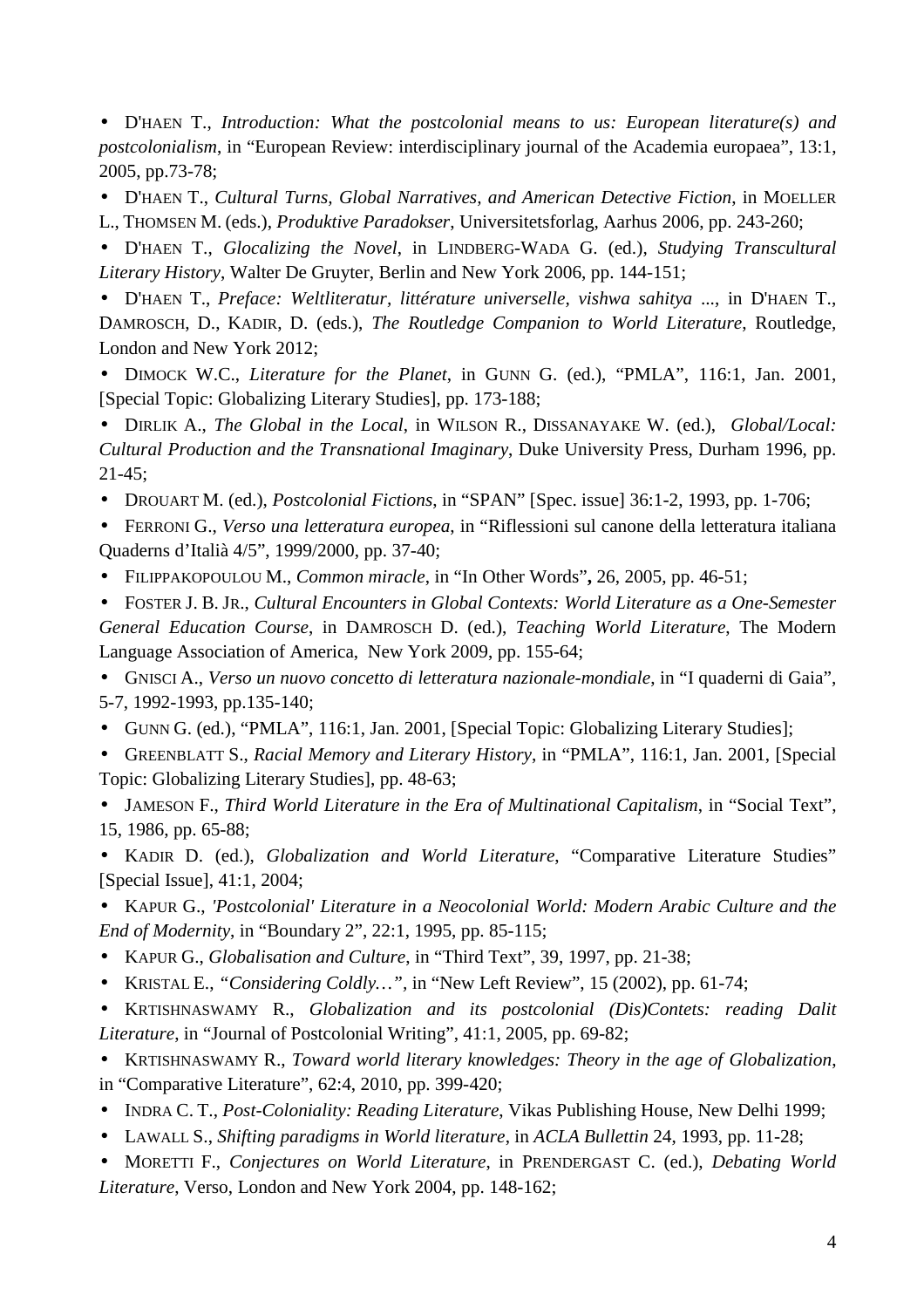• NADIANI G., *Verso una poetica traduttiva informatizzata?*, in "Testo a Fronte", 41, 2009, pp.  $31-57$ ;

• POLLOCK S., *Cosmopolitan and Vernacular History*, in "Public culture", 12:3, 2000, pp. 209- 252 [rptd. In BRECKENRIDGE C., POLLOCK S., BHABHA H., CHAKRABARTY D. (ed.), *Cosmopolitanism*, Duke University Press, Durham 2002, pp. 15-53];

• PRENDERGAST C., *The World Republic of Letters*, in PRENDERGAST C. (ed.) *Debating World Literature*, Verso, London and New York 2004, pp. 1-25;

• RHINE E. M., GILLESPIE J., *Finding the Global in the Local: Explorations in Interdisciplinary Team Teaching*, in DAMROSCH D. (ed.), *Teaching World Literature*, The Modern Language Association of America, New York 2009, pp. 258-65;

• SNELL-HORNBY M., *Communicating in the Global Village: On Language, Translation and Cultural Identity*, in SCHÄFFNER C. (ed.), *Translation in the Global Village*. Multilingual Matters, Clevedon 2000, pp.11-28;

• VOLPI G., *El fin de la narrativa latinoamericana*, in "Revista de crítica literaria latinoamericana", 59, 2004, pp. 33-42; VOLPI G., *Política cultural: diplomacia sin intelligentsia. Tragicomedia en tres actos*, in "Letras libres", 6:62, 2004, pp. 84-86;

• WA THIONG'O N., *Imperialism of Language: English, a Language for the World?* in WA THIONG'O N., *Moving the Centre: the Struggle for Cultural Freedom*, Heinemann, Portsmouth 1993, pp. 30-41;

• WENINGER R., *Lost in Lit-Terra Incognita, or What is and to what end do we study world literature?* in "Comparative Literature", 62:4, 2010, pp. 315-335;

• WARING W., *Is This Your Book? Wrapping Postcolonial Fiction for the Global Market*, in "Canadian Review of Comparative Literature", 22:3-4, 1995, pp. 455-465;

• WA THIONG'O N., *Decolonising the Mind: the Politics of Language in African Literature*, Curry, London; Heinemann Kenya, Nairobi; Heinemann, Portsmouth (N.H.) 1986, [rptd. 1988];

# **II. Translation**

## **II.a Books**

• APPADURAI A., *Modernity at Large: Cultural Dimensions of Globalization*, University of Minnesota Press, Minneapolis 1996;

• APTER E., *Global Translatio: The «Invention» of Comparative Literature, Istanbul, 1933*, in PRENDERGAST C. (ed.), *Debating World Literature*, Verso, London 2004, pp. 76-109;

• APTER E., *The Translation Zone: A New Comparative Literature*, Princeton University Press, Princeton and Oxford 2006;

• BANDIA P., *Translation as Reparation: Writing and Translation in Postcolonial Africa*, St. Jerome, Manchester 2008;

• BASSNETT S., TRIVEDI H. (ed.), *Post-colonial Translation Theory and Practice*, Routledge, London and New York 1999;

• BAKER M., SALDANHA G. (ed.), *The Routledge Encyclopedia of Translation Studies*, , Routledge, London and New York 1998, [2nd edn. 2009];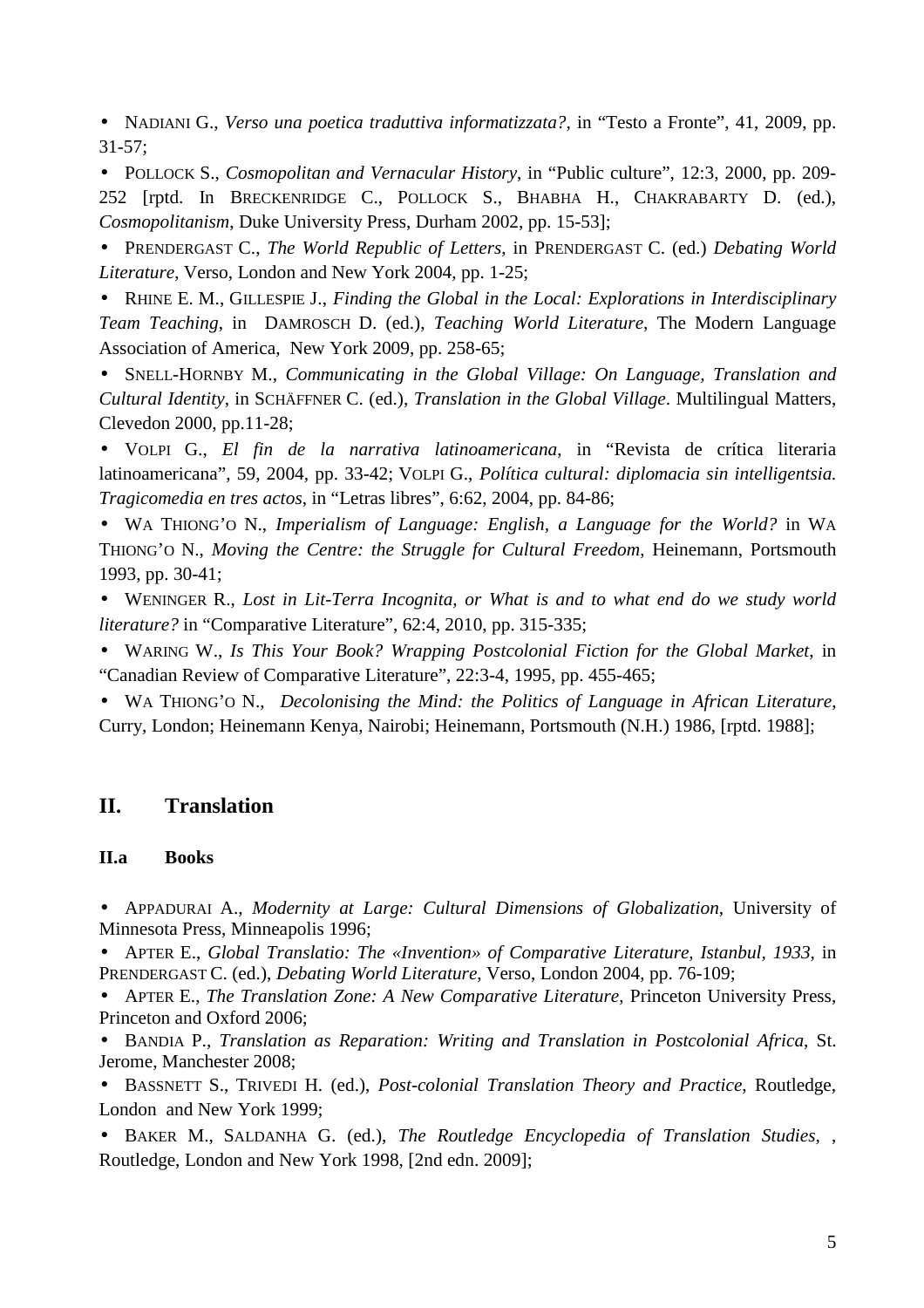• BEEBY A., ENSINGER D., PRESAS M., *Investigating Translation: Selected papers from the 4th International Congress on Translation*, *Barcelona*, 1998, John Benjamins, Amsterdam 2000;

• BERMAN A., *L'Épreuve de l'étranger*, Gallimard, Paris 1984;

• BOLLETTIERI BOSINELLI R. M., DI GIOVANNI E., *Oltre l'Occidente. Traduzione e alterità culturale*, Bompiani, Milano 2009;

• BRANCHADELL A., WEST L. M. (ed.), *Less Translated Languages*, John Benjamins, Amsterdam and Philadelphia 2004;

• CLIFFORD J., *Traveling Cultures*, in ID., *Routes: Travel and Translation in the Late Twentieth Century*, Harvard University Press, Cambridge and London 1997, pp. 17-46 [Ital. Trans. *Strade, Viaggio e traduzione alla fine del XX secolo*, Bollati Boringhieri, Torino 1999];

• CRONIN M., *Across the Lines: Travel, Language, Translation*, Cork University Press, Cork 2000;

• CRONIN M., *Translation and Identity*, Routledge, London and New York 2006;

• DELL'AQUILA, V.; IANNÀCCARO, G., *La pianificazione linguistica. Lingue, società e istituzioni*, Carocci, Roma 2004;

• DERRIDA J., *Il monolinguismo dell'altro o la protesi d'origine*, Cortina editore, Milano 2004, [orig. edn. Paris 1996];

• KOTHARI R., *Translating India*, St. Jerome, Manchester 2003, [rev. edn. 2006];

• KWIECINSKI P., *Disturbing Strangeness: Foreignisation and Domestication in Translation Procedures in the Context of Cultural Asymmetry*, Wydawnictwo Edytor, Torun 2001;

- O'CONNELL E.M.T., *Minority language dubbing for children: Screen translation from German to Irish*, Peter Lang, Oxford-Bern-Berlin-Bruxelles-Frankfurt-New York-Wien 2003;
- TAVIANO S., *Translating English as Lingua Franca*, Le Monnier, Firenze 2010;
- VENUTI L., *Rethinking Translation: Discourse Subjectivity Ideology*, Routledge, London 1992;

• VENUTI L., *The Scandals of Translation: Towards an Ethics of Difference,* Routledge, London 1998;

• VENUTI L., *The Translator's Invisibility: A History of Translation*, Routledge, London 1995 [It. Trans. *Il traduttore invisibile*, Armando, Roma 1999];

• VENUTI L. (ed.), *The Translation Studies reader*, Routledge, London and New York 2000;

#### **II.b Articles, essays, special issues**

• AKAI J.*, Creole … English: West Indian Writing as Translation*, in *TTR: Traduction, Terminologie, Redaction: Etudes sur le Texte et Ses Transformations*, 10 :1, 1997, pp. 165-95;

• ALTBACH P. G., *Literary Colonialism: Books in the Third World*, in ASHCROFT B. ET ALII (ed.), *The Post-Colonial Studies Reader*, Routledge, New York 1995, pp. 485-490;

• BANDIA P., *Decolonizing Translation: Language, Culture and Self*, in "The Translator", 12:2, 2006, [Special Issue: Translation, Travel, Migration], pp. 371-378;

• BRODOVICH O., *Translation Theory and Non-Standard Speech in Fiction*, in "Perspectives: Studies in Translatology", 5:1, 1997, pp. 25-31;

• CARBONELL O., *Postcolonial (Re)Versions. The Theory and Practice of Postcolonial Translation*, in "Revista Canaria de Estudios Ingleses", 35, 1997, pp. 245-54;

• CHOW R., *The Old/New Question of Comparison in Literary Studies*, in "English Literary History", 71:2, 2004, pp. 289-311;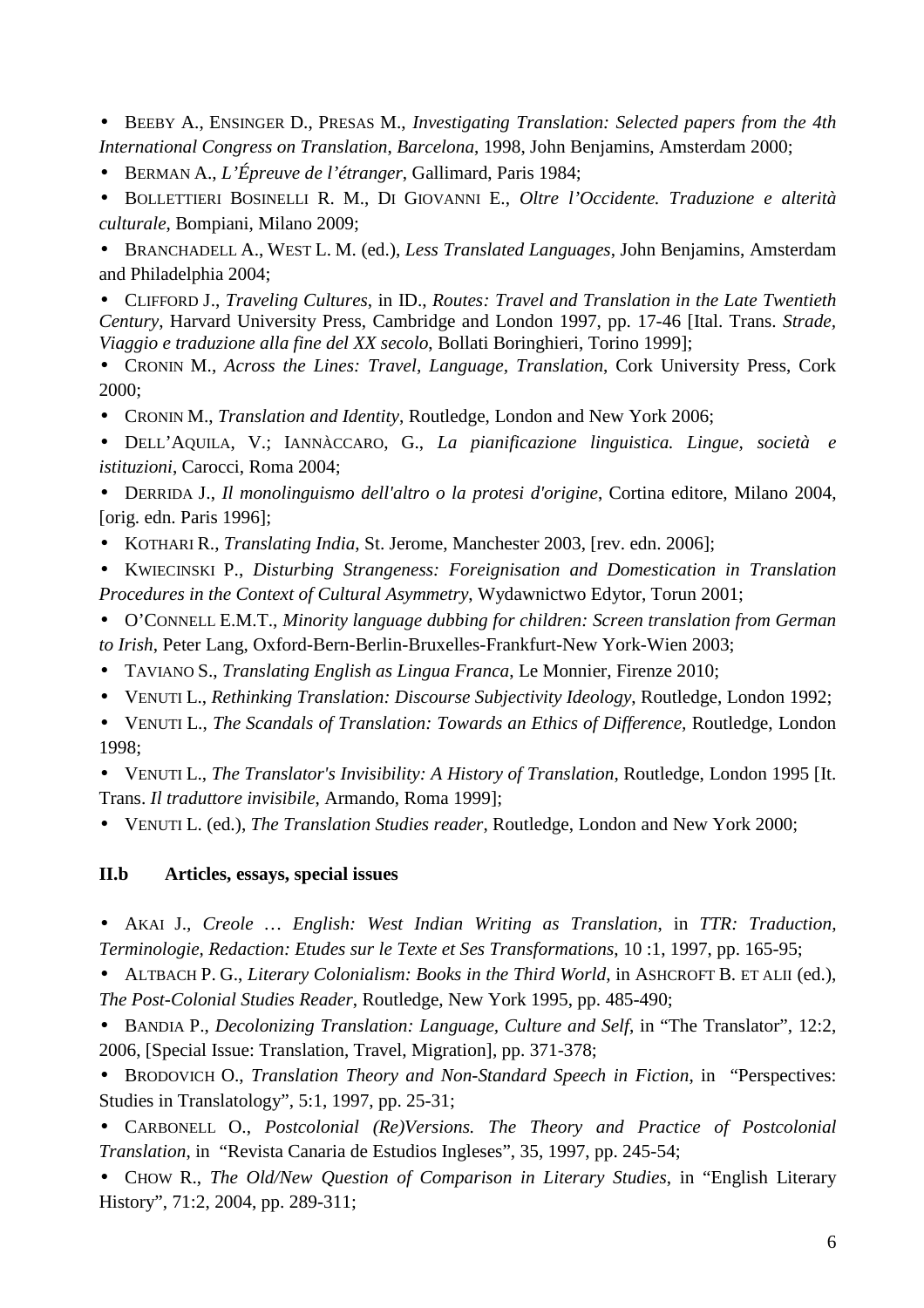• CRONIN M., *Across the Lines: Travel, Language, Translation*, in "The Translator", 12:2, 2006 [Special Issue. Translation, Travel, Migration], pp. 386-389;

• DI BIASE C. G. (ed.), *Travel and Translation in the Early Modern Period*, in "The Translator", 12:2, 2006 [Special Issue. Translation, Travel, Migration], pp. 389-392;

• FITCH B. T, *The Status of Self-Translation*, in "Texte", 4, 1986, pp. 111-125;

• FILONOVA E., *Between Literacy and Non-Literacy: Interpreters in the Exploration and Colonization of Eighteenth- and Nineteenth-Century Alaska*, in "The Translator", 12:2, 2006, [Special Issue: Translation, Travel, Migration], pp. 211-231;

• GENTZLER E., *Translation and Border Writing in the Americas: Fiction, Performance Art, and Film*, in ARMSTRONG N., FEDERICI F. M. (ed.), *Translating Voices, Translating Regions*, Aracne, Roma 2006, pp. 356-371;

• HUNG E., *The Role of the Foreign Translator in the Chinese Translation Tradition* in "Target" 11:2, 1999, pp. 223-243;

• HUNG E., *Translation and English in 20th Century China* in "World Englishes", 21:2, 2002, pp. 225-335;

• KACHRU B. K., *The Alchemy of English*, in ASHCROFT B. ET ALII (ed.), *The Post-Colonial Studies Reader*, Routledge, New York 1995, pp. 291-297;

• LEFEVERE A., *The Historiography of African Literature Written in English*, in ASHCROFT B. ET ALII (ed.), *The Post-Colonial Studies Reader*, Routledge, New York 1995, pp. 465-470;

• LITTLE R., *Beckett's Poems and Verse Translations: Or, Beckett and the Limits of Poetry By*, in PILLING J. (ed.), *The Cambridge Companion to Beckett.*, Cambridge University Press, Cambridge 1994, pp. 184-195;

• MILLÁN-VARELA C., *Minor Needs or the Ambiguous Power of Translation*, in HOGAN-BRUN G., WOLFF S. (ed.), *Minority Languages in Europe*, Palgrave, Basingstoke and London 2003, pp. 155-172;

• MORADEWUN A., *Translation and Postcolonial Identity. African Writing and European Languages*, in "The Translator", 4:2, 1988, pp. 163-181;

• PIREDDU N., *Scribes of a Transnational Europe: Travel, Translation, Borders*, in "The Translator", 12:2, 2006, [Special Issue: Translation, Travel, Migration], pp. 345-369;

• POLEZZI L., *Reflection of Things Past: Building Italy through the Mirror of Translation*, in "New Comparison", 29, 2000, pp. 27-47;

• POLEZZI L., (ed.), *The Translator*, [special issue 'Translation, Travel, Migration'], 12:2, Autunno 2006;

• RAY M. K.; *Academic Journal Translation as Transcreation and Reincarnation Perspectives*, in "Studies in Translatology", 2, 1995, pp. 243-252;

• SAID E., *Embargoed Literatures*, in DINGWANEY A., MEIER C. (ed.), *Between Languages and Cultures: Translation and Cross-Cultural Texts*, Univ. of Pittsburgh Press, Pittsburgh 1995;

• SAINT PIERRE P. (ed.), *Langues, Traduction et Post-Colonialisme/Languages, Translation, and Post-Colonialism* special issue of "TTR: Traduction, Terminologie, Redaction: Etudes Sur Le Texte Et Ses Transformations",10:1, 1997;

• SHIH S.M., *Comparative Literature and the Technologies of Recognition*, in "PMLA", 119:1, 2004, pp. 16-30;

• SMECCA P. D., *Representational Tactics in Travel Writing and Translation: A Focus on Sicily*, in "The Translator", 12:2, 2006 [Special Issue. Translation, Travel, Migration], pp. 383-386;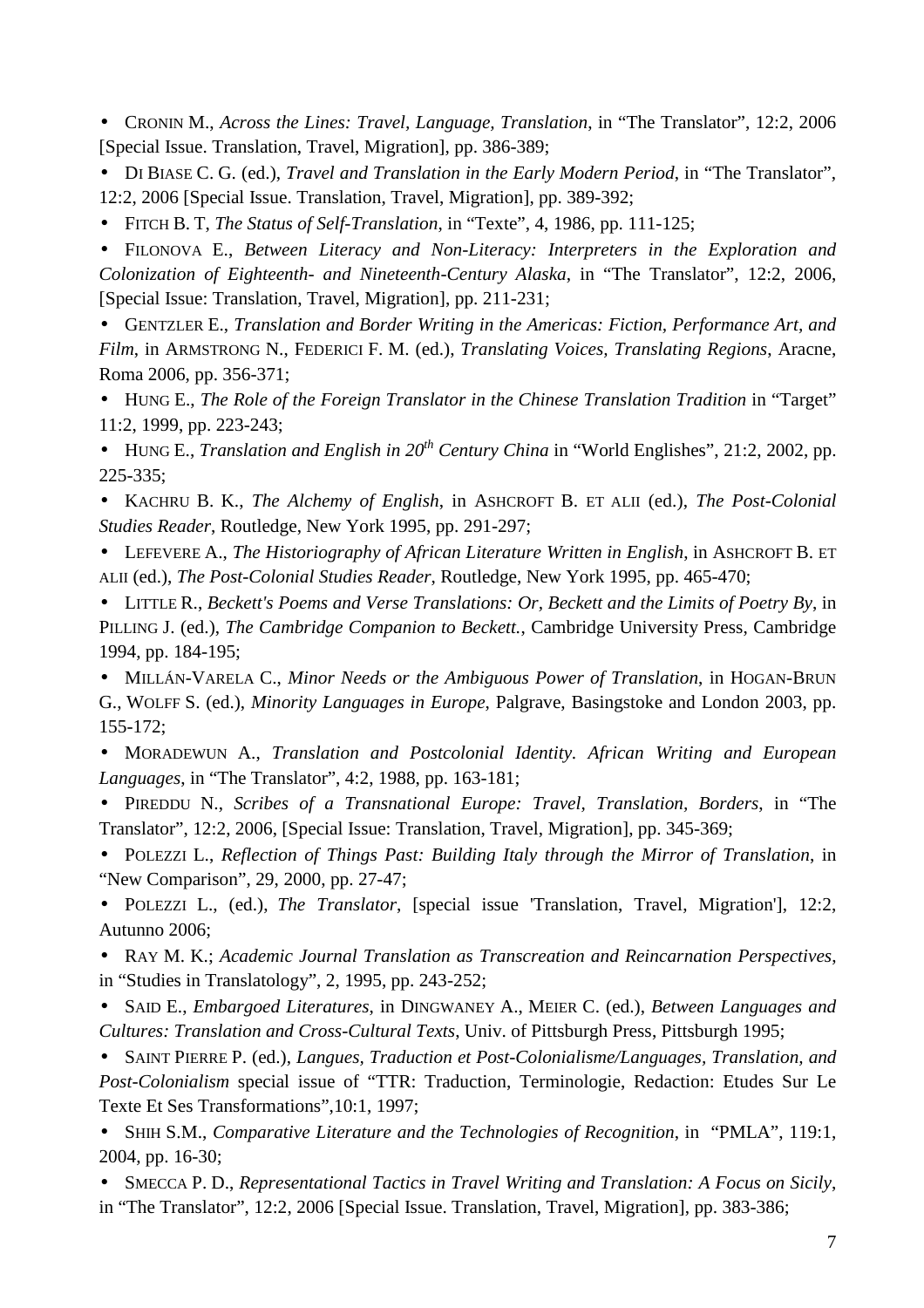• SPIVAK, G. C., *The Politics of Translation*, in *Outside in the Teaching Machine*, Routledge, London and New York 1993 [poi in VENUTI L. (ed.), *The Translation Studies reader*, Routledge, London and New York 2000];

• ST. ANDRÉ J., *Travelling Toward True Translation: The First Generation of Sino-English Translators*, in "The Translator", 12:2, 2006, [Special Issue: Translation, Travel, Migration], pp. 189-210;

• STEINER T., *Mimicry or Translation: Storytelling and Migrant Identity in Abdulrazak Gurnah's Novels Admiring Silence and By the Sea*, in "The Translator", 12:2, 2006, [Special Issue: Translation, Travel, Migration], pp. 301-322;

• TONINATO P., *Translating Gypsies: Nomadic Writing and the Negotiation of Romani Identity*, in "The Translator", 12:2, 2006, [Special Issue: Translation, Travel, Migration], pp. 233-251;

• TOURY G., *Translation, Literary Translation and Pseudotranslation* in "Comparative Criticism", 6, 1984, pp. 73-87;

• TYMOCZK M., *Translation of Themselves: The Contours of Postcolonial Fiction*, in SIMON S., ST-PIERRE P. (ed.), *Changing the Terms: Translating in the Postcolonial Era*, Orient Longman Private, New Delhi 2002, pp. 147-163;

• TYMOCZKO M., *Translation in a Postcolonial Context – Early Irish Literature in English Translation*, in "The Translator", 12:2, 2006 [Special Issue. Translation, Travel, Migration], pp. 392-397;

## **II/1. Self translation**

#### **II/1.a Books**

• CASTILLO GARCÍA, G.S., *La (auto)traducción como mediación entre culturas*, Universidad de Alcalá, Alcalá de Henares 2006;

• OUSTINOFF, M., *Bilinguisme d'écriture et auto-traduction. Julien Green, Samuel Beckett, Vladimir Nabokov*, L'Harmattan, Paris 2001;

• WALSH HOKENSON J., MUNSON M., *The Bilingual Text. History and Theory of Literary Self-Translation*, St. Jerome Publishing, Manchester 2007;

#### **II/1.b Articles, essays, special issues**

• ALSINA J., , *Lectura y autotraducción en la narrativa española actual* in "Quimera", 210, 2002, pp. 39-45;

• ANTUNES A., *Autotradução e autotradutores: breve histórico*, in "Tradução e Comunicação", 16, 2007, pp. 78-83;

• BEAUJOUR E. K., *Translation and Self-Translation*, in ALEXANDROV E., *The Garland Companion to Vladimir Nabokov*, Garland, New York 1995, pp. 714-724;

• BESEMERES M., *Rewriting One's Self into English: Milosz Translated by Milosz*, in "The Polish Review", 40:4, 1995, pp. 415-432;

• COHN R., *Samuel Beckett Self-Translator*, in "PMLA",76:5, 1961, pp. 613-621, [rptd. in "Testo a Fronte", 35, 2006, pp. 185-204];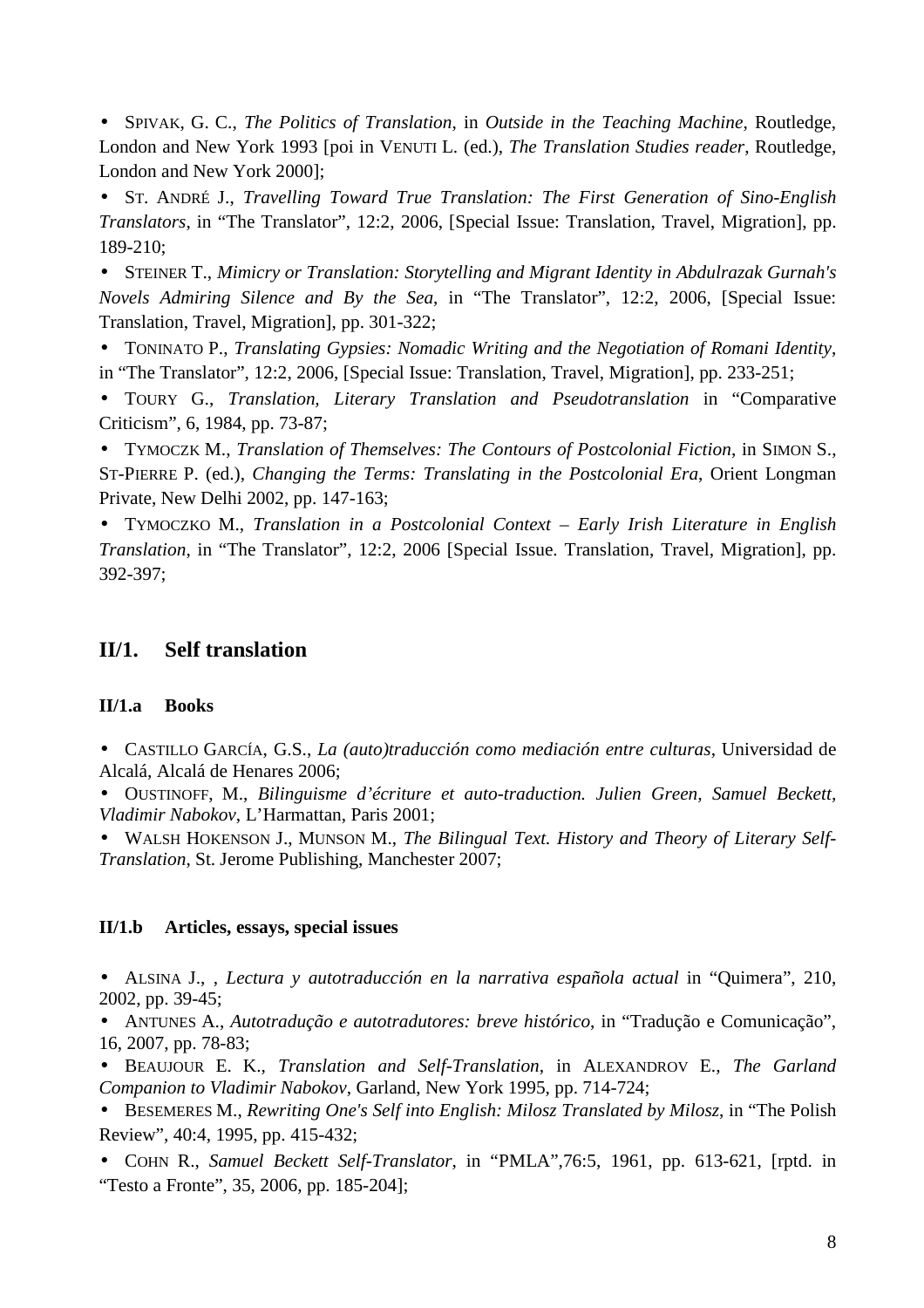- MARI A., *L'experiencia de l'autotraduccio*, in *V Seminari sobre la Traducció a Catalunya*, Associacio d'Escriptors en Llengua Catalana, Barcelona 1997, pp. 53-63;
- ROBAEY J., *Ungaretti traduttore di se stesso* in "Strumenti Critici: Rivista Quadrimestrale di Cultura e Critica Letteraria", 24: 3, 121, 2009, pp. 403-419;
- RIERA C., *La autotraducción como ejercicio de recreación*, in "Quimera", 210, 2002, pp. 10- 12;
- RISSET J., *Joyce Translates Joyce*, in "Comparative Criticism", 6, 1984, pp. 3-21;

• SANTOYO J.C., *Autotraducciones: Una perspectiva historica*, in "Meta: Journal des Traducteurs/Translators' Journal", 50:3, 2005, pp. 858-867;

• TANQUEIRO H., *Self-Translation as an Extreme Case of the Author-Translator-Dialectic* in BEEBY A., ENSINGER D., PRESAS M. (ed.), *Investigating Translation*, Benjamins, Amsterdam 2000, pp. 55-63;

• TANQUEIRO H., *Un traductor privilegiado: el autotraductor*, in "Quaderns. Revista de traducció", 3, 1999, pp. 19-27 [http://dialnet.unirioja.es/servlet/articulo?codigo=230750];

• TANQUEIRO H., *Self-Translation as an Extreme Case of the Author- Translator-Dialetic*, in BEEDY LONSDALE A. ET AL., *Investigating Translation: Selected Papers from the 4th International Congress on Translation, Barcelona 1998*, Barcelona 2000, pp. 55-63;

• TANQUEIRO H., *Censorship and the Self-Translator*, in SERUYA T., MONIZ, M.L. (ed.), *Translation and Censorship in Different Times and Landscapes*, Cambridge Scholars, Newcastle upon Tyne 2008, pp. 174-183;

• ZINELLI F., *'Effetti' di autotraduzione nella poesia neodialettale*, "Semicerchio", 20-21, 1999, pp. 99-112;

## **III. Minority languages**

## **III.a Books**

• BERRUTO G., *Come si parlerà domani: italiano e dialetto*, in DE MAURO T. (ed.), *Come parlano gli italiani*, La Nuova Italia, Firenze 1994, pp. 15-24;

- BLAKE N. F., *Non-Standard Language in English Literature*, Andre Deutsch, London 1981;
- BREVINI F., *Le parole perdute. Dialetti e poesia nel nostro secolo*, Einaudi, Torino 1990;

## **III.b Articles, essays, special issues**

• ADEJUNMOBI M., *Translation and Postcolonial Identity: African Writing and European Languages*, in "The Translator", 4:2, 1998 [Special Issue: Translation and minority], pp. 163-181;

• ALINEI M., *European dialects: a window on the prehistory of Europe*, in CIVITA MOSILLO I. M. (ed.), "Lingua e Stile", 2, 2001, pp. 218-240;

• AMMON U., *The Continental West - Germanic Languages: Contacts and Conflicts* in CIVITA MOSILLO I. M. (ed.), "Lingua e Stile", 2, 2001, pp. 259-266;

• BAYLEY P., *Standard Spoken English: language policy and language politics in England and Wales*, in CIVITA MOSILLO I. M. (ed.), "Lingua e Stile", 2, 2001, pp. 241-258;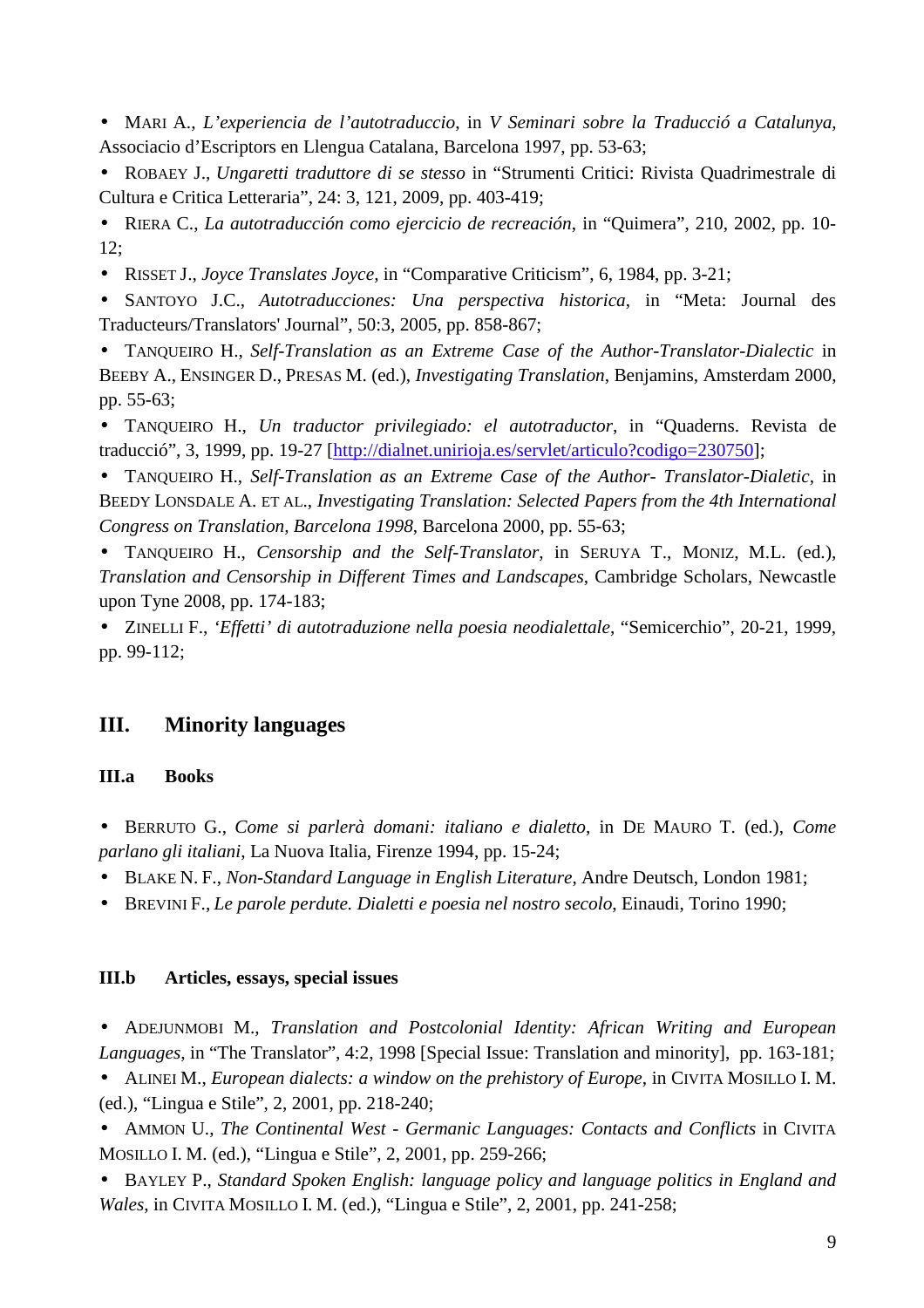• BLECUA J. M. , VARELA S., *Las lenguas de España: presente y futuro*, in CIVITA MOSILLO I. M. (ed.), "Lingua e Stile", 2, 2001, pp. 267-290;

• CECCAGNO A., *Languages of the Chinese Diaspora in Europe*, in CIVITA MOSILLO I. M. (ed.), "Lingua e Stile", 2, 2001, pp. 299-316;

• COLL-VINENT S*., The French Connection: Mediated Translation into Catalan during the Interwar Period*, in "The Translator", 4:2, 1998 [Special Issue: Translation and minority], pp. 207-228;

• CRONIN M., *The Cracked Looking Glass of Servants: Translation and Minority Languages in a Global Age*, in "The Translator", 4:2, 1998 [Special Issue: Translation and minority], pp. 145- 162;

• ENGLUND D. B., *Orality, literacy, reproduction of discourse and the translation of dialect*, in Irmeli Helin, ed. *Dialektübersetzung und Dialekte im Multimedia*, Peter Lang, Frankfurt am Main 2002, pp. 121-139;

• FINDLAY B., *Translation into dialect*, in JOHNSTON D. (ed.), *Stages of translation*, Absolute Classics, Bath 1996, pp. 199-217;

• GHOSH B., *On Grafting the Vernacular: the Literary Consequences of Postcolonial Spectrology*, in "Boundary 2", 31:2, 2004, pp. 214-7;

• KRAUSE C., *Voicing the Minority: Self-Translation and the Quest for the Voice in Gaelic Poetry*, in NIKOLAOU P., KYRITSI M.V., BAKER M., *Translating Selves: Experience and Identity between Languages and Literatures*, Continuum, London 2008, pp. 125-140;

• KWIECINSKI P., *Translation Strategies in a Rapidly Transforming Culture: A Central European Perspective*, in "The Translator", 4:2, 1998 [Special Issue: Translation and minority], pp. 183- 206;

• LEPPIHALME R., *The Two Faces of Standardization: on the translation of regionalisms*, in "The Translator*"*, 6:2, 2000, pp. 247-269;

• MEZEI K., *Bilingualism and Translation in/of Michèle Lalonde's Speak White*, in "The Translator", 4:2, 1998 [Special Issue: Translation and minority], pp. 229-247;

• MORINI M., *Translating Scottish Poetry*, in "Babel", 14, 2005, pp. 5-21;

• NADIANI G., *Con licenza di traduzione. Dialetti, lingue, culture poesia e operare autotraduttivo*, in "Intralinea", 5, 2002, n.p. [http://www.intralinea.it/volumes/eng\_more.php?id=102\_0\_2\_0];

• PIZZORUSSO A., *Legislazioni europee sulle lingue minoritarie*, in CIVITA MOSILLO I. M. (ed.), "Lingua e Stile", 2, 2001, pp. 211-217;

• REBBEIN J., *Turkish in European Societies*, in CIVITA MOSILLO I. M. (ed.), "Lingua e Stile", 2, 2001, pp. 317-334;

• SÁNCHEZ M. T., *Translation as a(n) (im)possible task: Dialect in literature*, in "Babel" 45:4, 1999, pp. 301-310;

• STELLA F. (ed.), "Semicerchio. Rivista di poesia comparata", 20-21 [special issue: La lingua assente. Autotraduzione e interculturalità nella poesia europea], Le Lettere, Firenze 2001;

• VERSTEEGH K., *Arabic in Europe: from language of science to language of minority*, in CIVITA MOSILLO I. M. (ed.), "Lingua e Stile", 2, 2001, pp. 335-346;

• VILLALTA G. M., *Autotraduzione e poesia 'neodialettale'*, in "Testo a fronte", 5, 1992, pp. 49- 63;

• VILLALTA G. M., *Ragioni e limiti delle poetiche neodialettali*, in "Tratti", 13:44, 1997, Mobydick, pp. 51-57;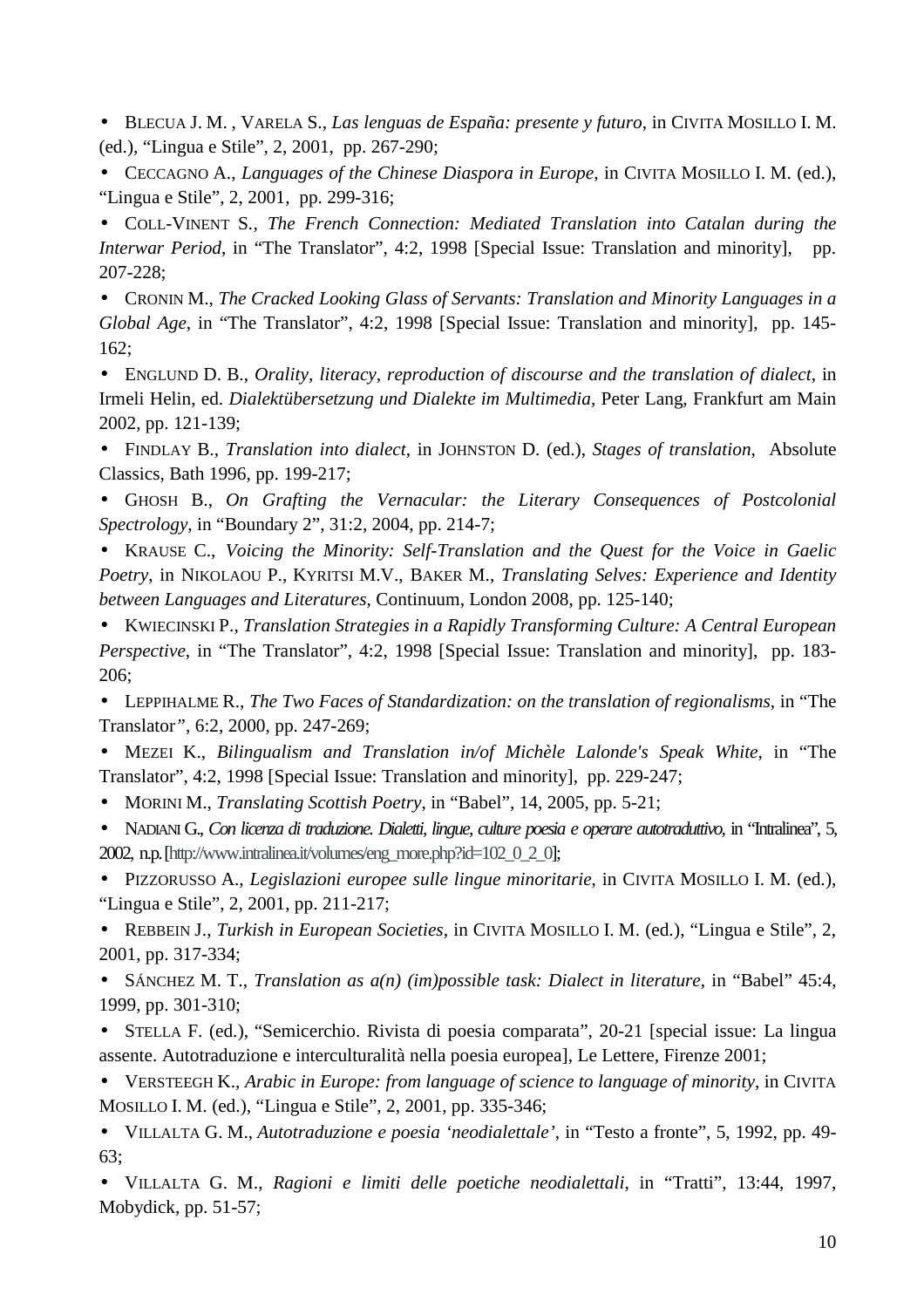• WALTER H., *Langue française, langues régionales et francophonie*, in CIVITA MOSILLO I. M. (ed.), "Lingua e Stile", 2, 2001, pp. 267-274;

# **IV. Literary awards, literary festivals**

# **IV.a Books**

• AA.VV., *A catalogue of literary awards*, Istituto Poligrafico e Zecca dello Stato, Roma 1987;

• D'ALOJA G., BOSCO A.M., SERENI S., *Catalogo dei maggiori premi letterari: Viareggio, Strega, Campiello, Penna d'oro (1946-1991): premi Nobel italiani di letteratura*, Editrice Bibliografica, Milano 1991;

• ENGLISH J. F., *The Economy of Prestige. Prizes, Awards, and the Circulation of Cultural Value*, Harvard U. P., Cambridge (Mass.) and London (UK), 2005;

• MARTIGNONI M.P., *Catalogo dei premi letterari italiani*, Editrice Bibliografica, Milano 1999;

• TRALLI F., *Catalogo nazionale dei premi letterari. Poesia, narrativa, saggistica, teatro, giornalismo, critica letteraria, critica d'arte, spettacolo, traduzione*, Imprimatur, Bologna 1999;

# **IV.b Articles, essays, special issues**

• CARNERO R., *Festival Letterari: cultura o spettacolo?*, in SPINAZZOLA V. (ed.), *Tirature '08: L'immaginario a fumetti*, Fondazione Mondadori, Milano 2008, pp. 189-192;

# **V. Imagology**

# **V.a Books**

- ALBERTAZZI S., *Lo sguardo dell'altro: le letterature postcoloniali*, Carocci, Roma 2000;
- AMOSSY R., , *Les idées reçues*, Nathan, Paris 1991
- AMOSSY R., HERSCHBERG P., *Stéréotypes et Clichés, langue discours société*, Nathan, Paris 1997;
- ANDERSON B., *Comunità immaginate*, Manifestolibri, Roma 1996;
- BELLER M., LEERSSEN J., *Imagology: The Cultural Construction And Literary Representation Of National Characters. A Critical Survey*, Rodopi, Amsterdam and New York 2007;

• BELLER M. (ed.), *L'immagine dell' altro e l'identità nazionale: metodi di ricerca letteraria*, supplement to "Il confronto letterario", 24, Schena, Fasano 1996;

• BELLER M., *Imagologia*, in M. COMETA, R. COGLITORE, F. MAZZARA (ed.), *Dizionario degli studi culturali*, Meltemi, Roma 2004;

• BESSIERE J., MOURA J. (ed.), *Litteratures Postcoloniales et Representations de l'Ailleurs: Afrique, Caraibe, Canada*, Champion, Paris 1999;

• CARRE J.M., *Les écrivains français et le mirage allemand. 1800-1940*, Boivin et Cie, Paris 1947;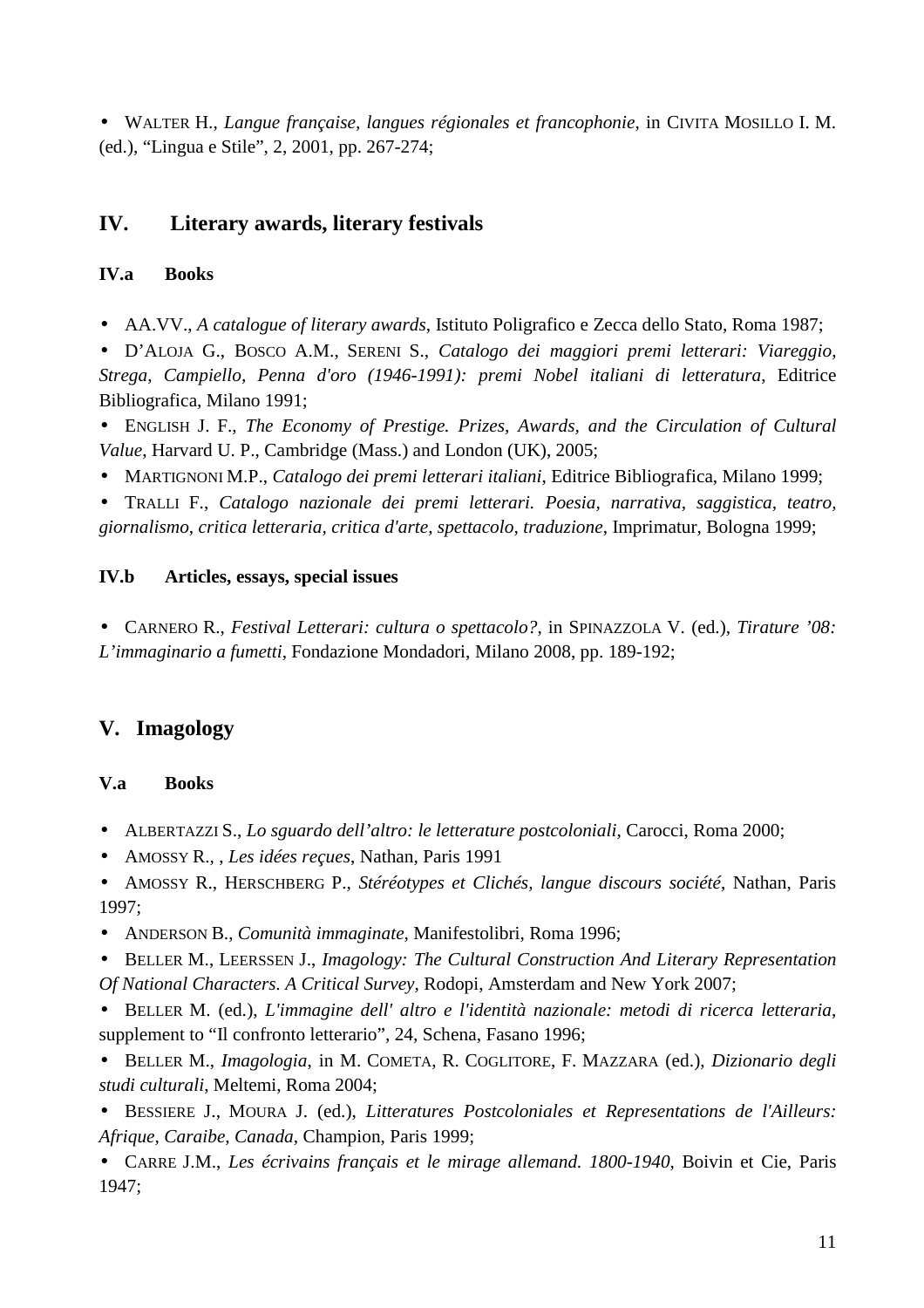- CARRIER J. (ed.), *Occidentalism: Images of the West*, Clarendon Press, Oxford 1995;
- CHOW. R., *Il sogno di Butterfly: costellazioni postcoloniali*, Meltemi Editore, Roma 2004 [trans.];

• DYSERINCK H., Il punto di vista sovranazionale dello studio letterario comparato e la sua applicazione all'imagologia, in GNISCI A., SINOPOLI F. (ed.), Comparare i comparatisti, Lithos, Roma 1995, pp. 52-67;

• GARMS E., GARMS J., Mito e realtà di Roma nella cultura europea. Viaggio e idea, immagine e immaginazione, in C. DE SETA (ed.), Storia d'Italia, V, Einaudi, Torino 1982, pp. 561-662;

- GRILLO G., *"Noi" visti dagli altri. Esercizi di decentramento narrativo***,** Emi, Bologna, 1998;
- KELLMAN S. G., *The Translingual Imagination*, University of Nebraska Press, Lincoln 2000;
- KILANI M., *L'invenzione dell'altro. Saggio sul discorso antropologico*, Dedalo, Bari 1997;
- HINTON P. R, *Stereotypes, Cognition and Culture*, Psychology Press, Philadelphia 2000;

• MOURA J. M., , *L'image du tiers-monde dans le roman français contemporain*, PUF, Paris. 1992;

• MOURA J-M., *L*'*imagologie littéraire. Essai de mise en point historique et critique*, in "Revue de littérature comparée", 66, 1992, pp. 271-287;

• NERGAARD S., *Tradurre l'alterità* in AA.VV., *Spettri del potere*, Meltemi, Roma 2002, pp.185-195;

• PROIETTI P., *Specchi del letterario: l'imagologia. Percorsi di letteratura comparata*, Sellerio Editore, Palermo 2008;

• SINOPOLI F., *Il mito della letteratura europea*, Meltemi, Roma 1999;

## **V.b Articles, essays, special issues**

• CHOW. R., *It's you, and not me: Domination and 'Othering'*, in KAUFFMAN L. (ed.), *Theorizing the 'Third World'. American Feminist Thought at Century's End: A Reader*, Basil Blackwell, Oxford 1993, pp. 95-106;

• CHOW. R., *The Dream of a Butterfly*, in HWA Y. J. (ed.), *Comparative Political Culture in the Age of Globalization: An Introductory Anthology*, Lexington Press, Lanham 2002, pp. 109-136;

• D'HAEN T., *Public bodies, private I/eyes, and us identities*, in "Cadernos de literatura comparada"*,* 3-4, 2002, pp. 9-23;

• LEERSSEN J. TH., *Dalla letteratura comparata agli Studi europei. Lo studio del discorso sulla nazionalità*, in "I Quaderni di Gaia", 8:11, 1997, pp. 55-67;

• MOLL N., *Immagini dell''altro'. Imagologia e studi interculturali*, in A. GNISCI (ed.) *Introduzione alla letteratura comparata*, B. Mondadori, Milano 1999, pp. 185-207;

• PAGEAUX D. H., , *De l'imagerie culturelle à l'imaginaire,* in BRUNEL P. & CHEVREL Y. (ed.), *Précis de littérature comparée,* PUF, Paris 1989, pp. 133-160;

# **VI. Italian literature abroad**

## **VI.a Books**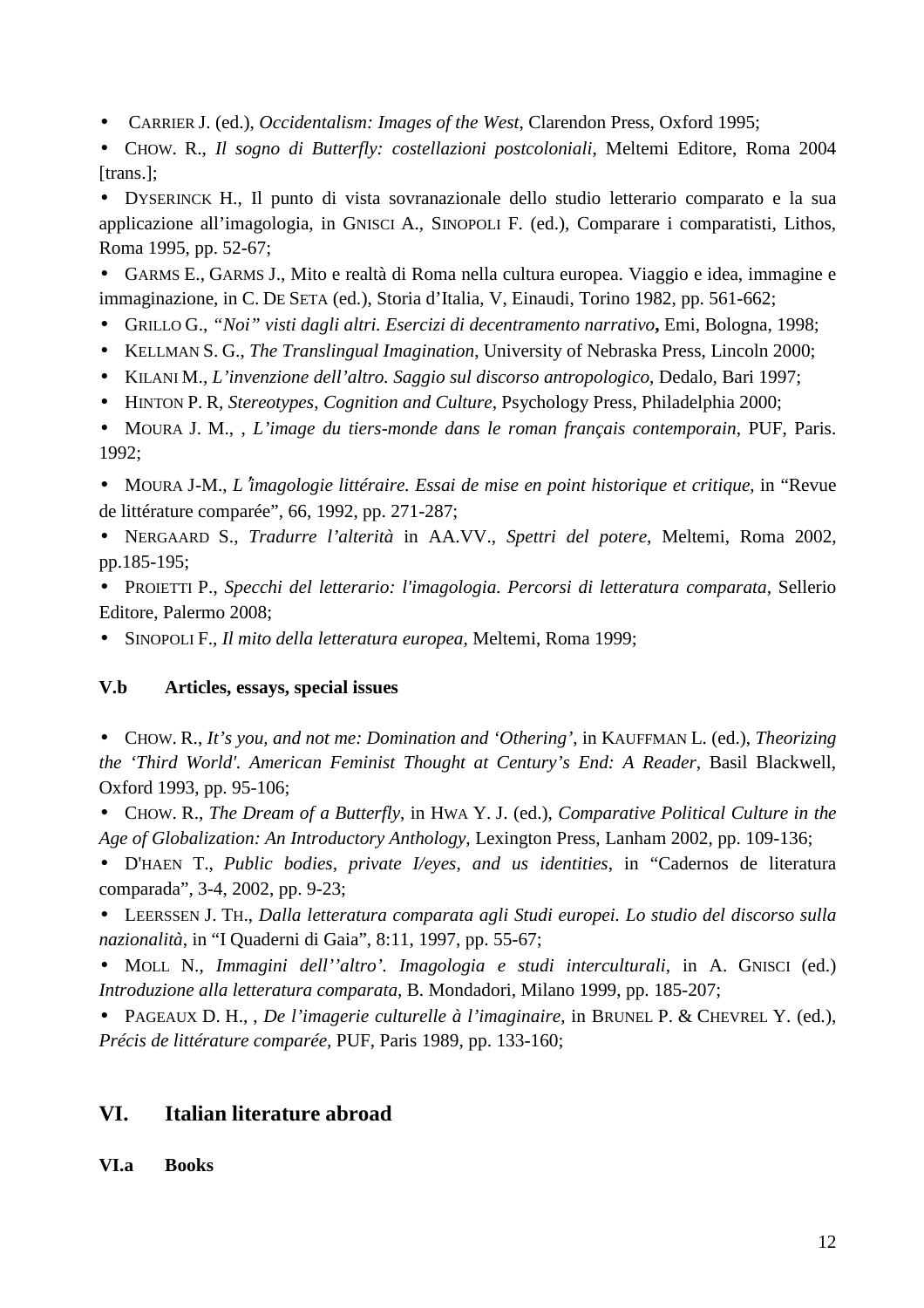• AA.VV., *Copy in Italy. Autori italiani nel mondo 1945-2009*, Effigie, Milano 2009;

• AA.VV., *L'Italia fuori d'Italia: tradizione e presenza della lingua e della cultura italiana nel mondo: atti del Convegno di Roma, 7-10 ottobre 2002*, Salerno editrice, Roma 2003;

• DE SETA C., *L'Italia nello specchio del 'Grand Tour'*, in IDEM (ed.), *Storia d'Italia*, Einaudi, Torino 1982, vol. V, pp. 127-263;

### **VI.b Articles, essays, special issues**

• IANNUCCI A., *The Italian Canon Abroad*, in "Quaderns d'Italià" , 4/5, 1999-2000, pp. 47-65;

• MARAZZINI C., *L'italiano nell'epoca della globalizzazione*, in "Quaderns d'Italià", 8/9, 2003- 2004, pp. 155-166;

## **VII. Literary Canon**

#### **VII.a Books**

• BLOOM B., *Il canone occidentale*. *I libri e le scuole delle età*, Bompiani, Milano 1996;

• BOLLATI G., *L'italiano. Il carattere nazionale come storia e come invenzione*, Einaudi, Torino 1983;

• CATALDI P., *La poesia, il canone, il mercato. Riflessioni sulla letteratura classica e la letteratura leggera*; LUPERINI R., *La questione del canone, la scuola e lo studio del Novecento*; MAZZACURATI G., *Il canone del moderno: il Novecento letterario*, in OLIVIERI U.M. (ed.), *Un canone per il terzo millennio*, Bruno Mondadori, Milano 2001;

• DAMROSCH D., D'HAEN T., PAPADIMA L. (eds.), *The Canonical Debate Today: Crossing Disciplinary and Cultrural Boundaries*, Rodopi, Amsterdam and New York 2011;

• D'HAEN T., GOERLANDT I., *Literature for Europe?.* (eds.), Rodopi, Amsterdam and New York 2009;

• DI GES M., *Palinsesti del moderno. Canoni, generi, forme nella postmodernità letteraria*, Franco Angeli, Milano 2005;

#### **VII.b Articles, essays, special issues**

• BATTISTINI A., *Il canone in Italia e fuori d'Italia*, in "Allegoria", 29-30, 1998, pp. 42-57;

• BROWN S. G., *De-Composing the Canon: Alter/Native Narratives From the Borderland*, in "College Literature", 25:2, 1998, pp. 30-44;

• CESERANI R., *Appunti sul problema dei canoni*, in "Allegoria", 29-30, 1998, pp. 58-75;

• D'HAEN T., PETTERSSON A., *Towards a non-Eurocentric History of World Literature*, in MAUFORT M., DE WAGTER C. (eds.), *Old Margins and New Centres: The European Literary Heritage in an Age of Globalization/Anciennes Marges et Nouveaux Centres: L'héritage littéraire européen dans une ère de globalisation*, Peter Lang, Brussels 2011, pp. 43-56;

• LUPERINI R., *Introduzione. Due Nozioni di canone*, in "Allegoria", 29-30, 1998, pp. 5-7;

- FERRONI G., *Al di là del canone*, in "Allegoria", 29-30, 1998, pp. 75-82;
- GUGLIELMI G., *Letteratura, storia, canoni*, in "Allegoria", 29-30, 1998, pp. 83-90;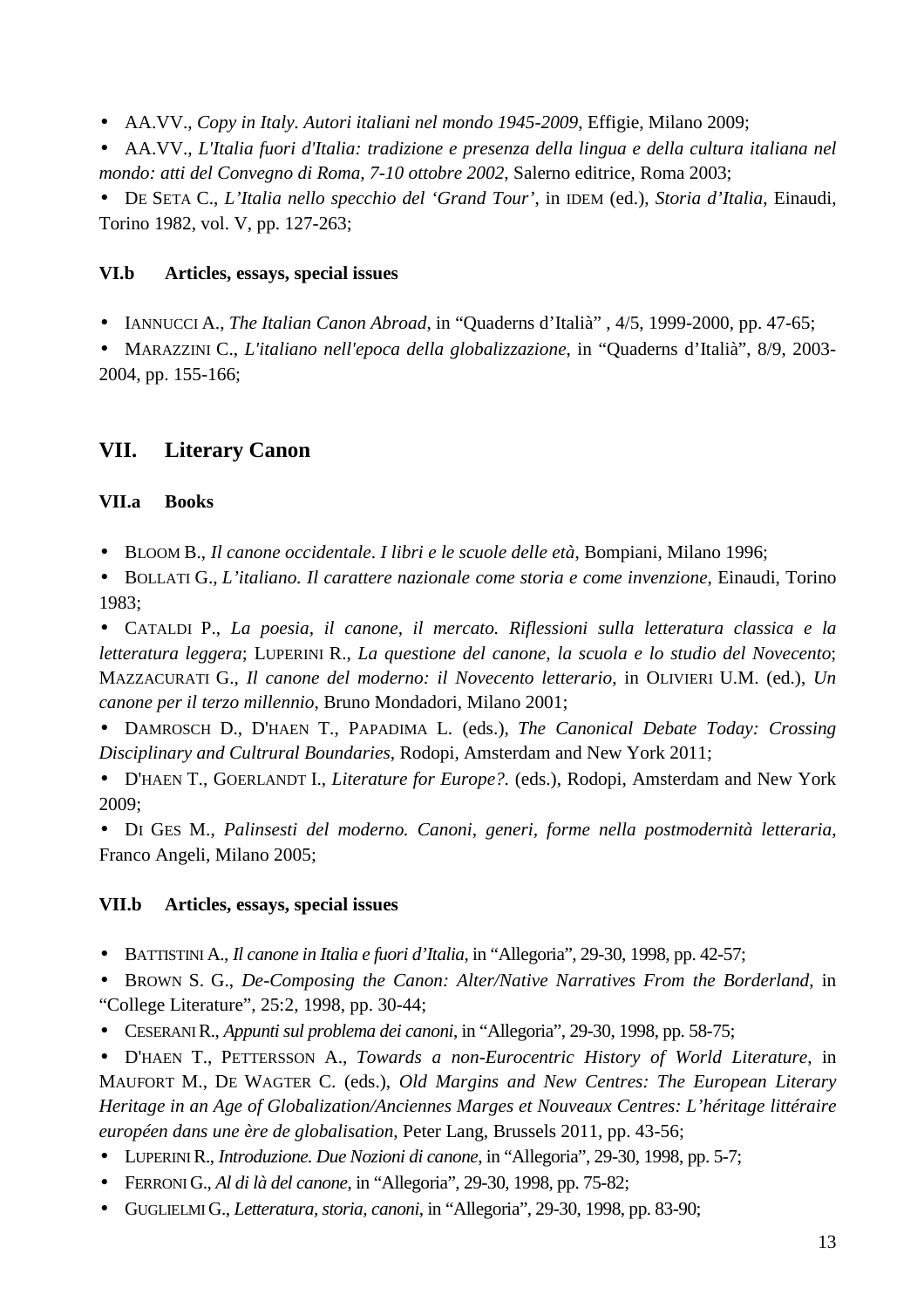- PASERO N., *Canone, norma, sanzione: breve nota*, in "Allegoria", 29-30, 1998, pp. 91-94;
- SEGRE C., *Il canone e la culturologia*, in "Allegoria", 29-30, 1998, pp. 95-102;

# **VIII. Bilingualism, Translingualism, Linguistic interferences**

### **VIII.a Books**

• DE COURTIVRON I., *Lives in Translation: Bilingual Writers on Identity and Creativity*, Palgrave Macmillan, New York 2003;

• DELABASTITA D., GRUTMAN R. (ed.), *Fictionalising Translation and Multilingualism*, «Linguistica Antverpiensia», 4 (N.S.), University College Antwerp Press, Antwerp 2005;

• GNISCI A.. (ed.), *Nuovo planetario italiano: Geografia e antologia della letteratura della migrazione in Italia e in Europa*, Città aperta edizioni, Enna 2006;

- GORLACH M. (ed.), *English in Europe*, Oxford University Press, Oxford 2002;
- GORLACH M., *English Words Abroad*, John Benjamins, Amsterdam 2003;
- GUSMANI R., *Saggi sull'interferenza linguistica*, Le Lettere, Firenze 1986;
- KACHRU B., *The Indianization of English*, Oxford University Press, Delhi 1983;

• KELLMAN S. (ed.), *Translingual Writers reflect on their Craft*, University of Nebraska Press, Lincoln 2003;

• RAMAKRISHNA S. (ed.), *Translation and Multilingualism: Post-Colonial Contexts*, Pencraft International, Delhi 1997;

#### **VIII.b Articles, essays, special issues**

• ALLEN S. L., *Makine's Testament: Transposition, Translation, Translingualism, and the Transformation of the Novel*, in "Revue des Littératures de l'Union Européenne", 4, 2006, pp. 167-186;

• ARAC J., *Anglo-Globalism?,* in "New Left Review", 16 (July-Aug. 2005), pp. 35-45;

• BISTARELLI A., *L'interferenza dell'inglese sull'italiano*, in "Intralinea", 10, 2008, [http://www.intralinea.it/volumes/ita\_more.php?id=636\_0\_2\_0\_C];

• BOOIJ G., *English as the lingua franca of Europe: a Dutch perspective*, in CIVITA MOSILLO I. M. (ed.), "Lingua e Stile", 2, 2001, pp. 347-353;

• DE ROBERTIS R., *Insorgenze letterarie nella disseminazione delle migrazioni. Contesti,definizioni e politiche culturali delle scritture migranti*, in "Scritture migranti", 1, 2007, pp. 27-52;

• FANFANI M. L., *Sugli anglicismi nell'italiano contemporaneo*, in "Lingua Nostra", 52:1, 1991, pp. 11-24; 73-89;

• FANFANI M. L., *Sugli anglicismi nell'italiano contemporaneo*, in "Lingua Nostra", 54:1, 1993, pp. 13-20; 63-71; 122-124;

• FANFANI M. L., *Sugli anglicismi nell'italiano contemporaneo*, in "Lingua Nostra", 55:1, 1994, pp. 19-25; 76-77; 117-120;

• FANFANI M. L., *Sugli anglicismi nell'italiano contemporaneo*, in "Lingua Nostra", 56:1, 1995, pp. 14-17; 72-91;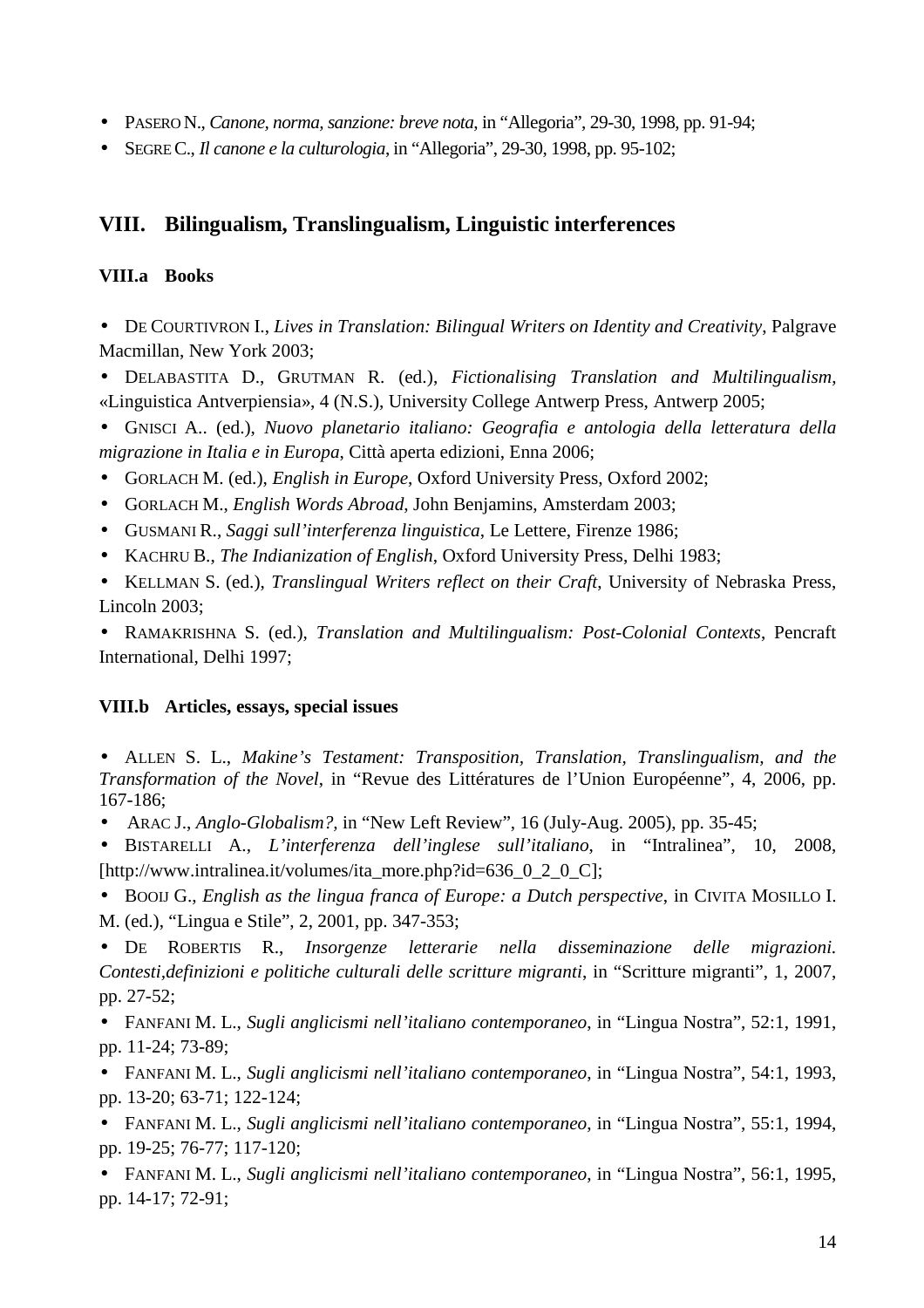• FITCH B. T. *Beckett and Babel. An Investigation into the Status of the Bilingual Work*, University of Toronto Press, Toronto 1988;

- GRUTMAN R., *Refraction and Recognition: Literary Multilingualism in Translation*, in "Target", 18:1, 2006, pp. 17-47;
- KELLMAN S. G., *The Translingual Imagination*, University of Nebraska Press, Lincoln/London 2000; [It. Trans. Sinopoli F., *Scrivere tra le lingue*, Città aperta edizioni, Enna 2007];
- KLAJN I., *Influssi inglesi nella lingua italiana*, Olschki, Firenze 1972;
- NENCIONI G*., Il destino della lingua italiana*, in "Italiano ed oltre", 11, 1996, pp. 198-207;
- KROH A. (ed.), *L'aventure du bilinguisme*, L'Harmattan, Paris 2000;
- WALSH HOKENSON J., *The Bilingual Text. History and Theory of Literary Self-Translation*, St. Jerome, Manchester 2007;

# **IX. Literary journalism, book trade**

### **IX.a Books**

- BERARDINELLI A., *Il critico senza mestiere. Scritti sulla letteratura oggi*, Il Saggiatore, Milano 1983;
- CAPECCHI V., LIVOLSI M., *La stampa quotidiana in Italia*, Bompiani, Milano 1971;
- CAVALLARI A., *La fabbrica del presente. Lezioni d'informazione pubblica*, Feltrinelli, Milano 1990;
- CLERICI L., FALCETTO B., *Bonaccia in terza pagina*, in SPINAZZOLA V. (ed.), *Tirature '04: Che fine ha fatto il postmoderno*, Fondazione Mondadori, Milano 2004, pp. 276-284;
- DAL FERRO G., *Comunicazione sociale e cultura di massa*, Edizioni del Rezzara, Vicenza 1992;
- DEL VERME D., *Comunicare è: psicosociologia, marketing, pubblicità, propaganda, pubbliche relazioni*, Clitt, Roma 1993;
- DUBINI P., *La ridefinizione dei confini nel settore editoriale* in G. FAUSTINI (ed.) *Il futuro dell'informazione in Italia. Mercati, normative, tecnologie*, Publiprint, Trento 1992;
- DUBINI P., *Economia delle aziende culturali*, ETAS, Milano 1999;
- DUBINI P., *Voltare pagina: economia e gestione strategica nel settore dell'editoria libraria*, ETAS, Milano 1997;

• DUBINI P., *Il ruolo dell'agente nella filiera editoriale*, in Fondazione Arnoldo e Alberto Mondadori (ed.), *L'Agente Letterario da Erich Linder ad oggi*, Edizioni Sylvestre Bonnard, Milano 2004;

- CRESPI A., *Contro la terza pagina*, Edizioni Biblioteca di via Senato, Milano 2004;
- FALQUI E., *Giornalismo e letteratura: Civiltà letteraria del Novecento*, Mursia, Milano 1969;
- FERRETTI G.C., *Storia dell'informazione letteraria in Italia dalla terza pagina a internet 1925- 2009*, Feltrinelli, Milano 2010;

• FICHERA A., *La terza pagina: una tradizione italiana fra giornalismo e letteratura*, Bonanno Editore, Roma 2007;

• GAMALERI G., *Comunicazione di massa e attività d'impresa*, Kappa, Roma 1992;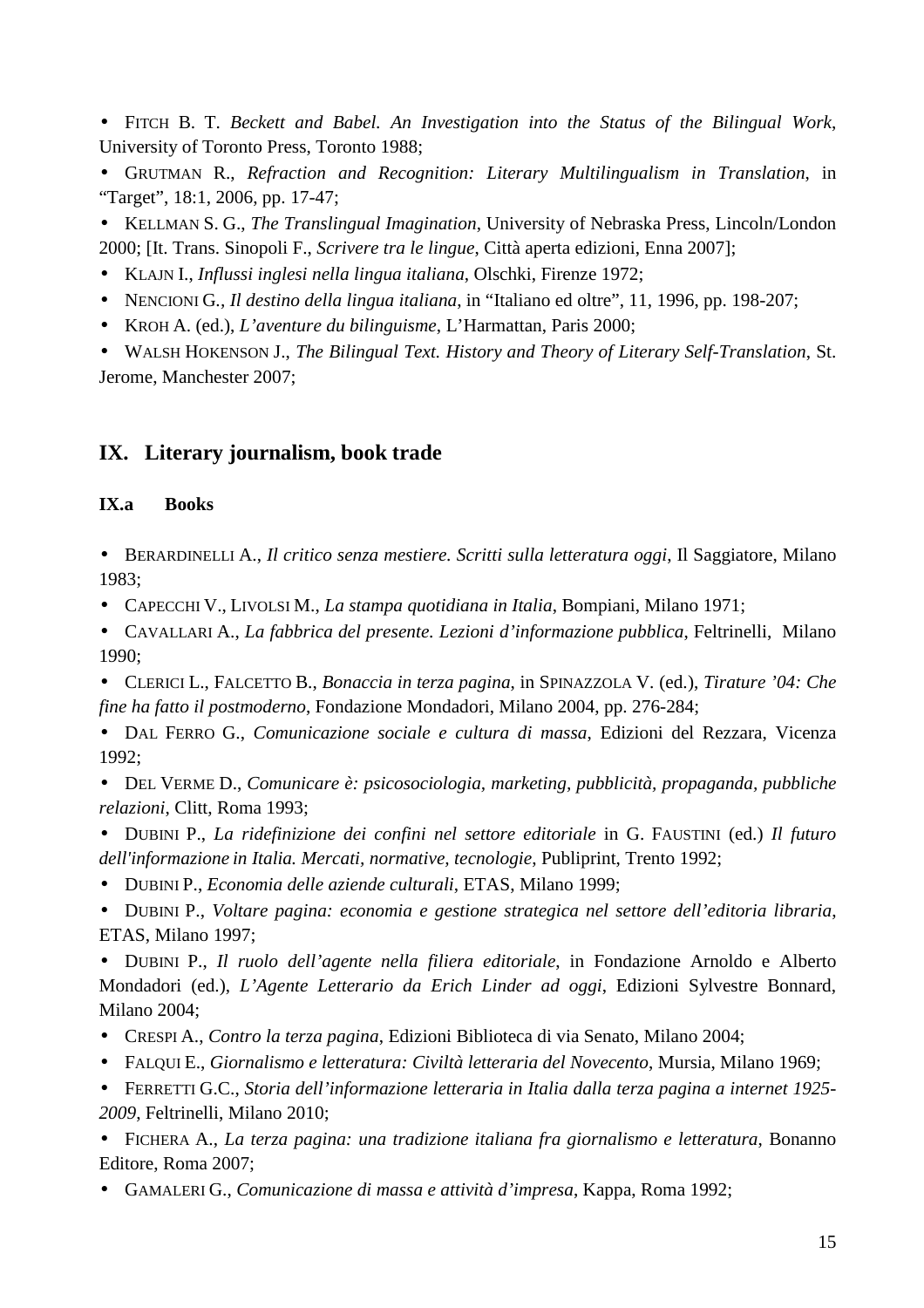• MARABINI C., *Letteratura bastarda. Giornalismo, narrativa e terza pagina*, Camunia, Milano 1995;

- MORIN E., *L'industria culturale*, Il Mulino, Bologna 1963;
- PAPUZZI A., *L'informazione culturale* in IDEM, *Professione giornalista: tecniche e regole di un mestiere*, Donzelli Editore, Roma 2003, pp. 199-204;
- PERESSON G., *Le cifre dell'editoria 1997*, Editrice Bibliografica, Milano 1997;

#### **IX.b Articles, essays, special issues**

• BONA F., *È noir, ma non è fiction*, in SPINAZZOLA V. (ed.), *Tirature '05: Giovani scrittori e personaggi giovani*, Fondazione Mondadori, Milano 2005, pp. 46-49;

• BRIOSCHI F., *Il postmoderno e la lingua della tribù*, in SPINAZZOLA V. (ed.), *Tirature '04: Che fine ha fatto il postmoderno*, Fondazione Mondadori, Milano 2004, pp. 10-17;

• COYAUD S., *Il creazionismo tricolore langue*, in SPINAZZOLA V. (ed.), *Tirature '05: Giovani scrittori e personaggi giovani*, Fondazione Mondadori, Milano 2005, pp. 113-118;

• DUBINI P., *Produzione e promozione di bestseller*, in SPINAZZOLA V. (ed.), *Tirature '04: Che fine ha fatto il postmoderno*, Fondazione Mondadori, Milano 2004, pp. 126-131;

• DUBINI P., *Le strategie librarie dei quotidiani*, in SPINAZZOLA V. (ed.), *Tirature '05: Giovani scrittori e personaggi giovani*, Fondazione Mondadori, Milano 2005, pp. 86-89;

• DUBINI P., *La gestione di un best seller: un ossimoro?* in GUNELIUS S., *Harry Potter: storia di un business da Favola*, Edizione italiana ed. DUBINI P., EGEA, Milano 2008;

• DUBINI P., *Chi guadagna di più con Harry Potter?*, in SPINAZZOLA V. (ed.), *Tirature '08: L'immaginario a fumetti*, Fondazione Mondadori, Milano 2008, pp. 149-153;

• DUBINI P., *Editori e lettori: sintonia o fraintendimento?*, in SPINAZZOLA V. (ed.), *Tirature '08: L'immaginario a fumetti*, Fondazione Mondadori, Milano 2008, pp. 249-252;

• GALLO G., *Bene gli italiani*, in SPINAZZOLA V. (ed.), *Tirature '08: L'immaginario a* fumetti, Fondazione Mondadori, Milano 2008, pp. 253-259;

• GALLO G., *Come si scalano le graduatorie*, in SPINAZZOLA V. (ed.), *Tirature '05: Giovani scrittori e personaggi giovani*, Fondazione Mondadori, Milano 2005, pp. 200-205;

• GAMBARO M., *Il libro italiano non è poi così debole*, in SPINAZZOLA V. (ed.), *Tirature '08: L'immaginario a fumetti*, Fondazione Mondadori, Milano 2004, pp. 142-148;

• LEPRI L., *Gioventù locale*, in SPINAZZOLA V. (ed.), *Tirature '05: Giovani scrittori e personaggi giovani*, Fondazione Mondadori, Milano 2004, pp. 31-35;

• LEPRI L., *Scrivere per pubblicare*, in SPINAZZOLA V. (ed.), *Tirature '08: L'immaginario a fumetti*, Fondazione Mondadori, Milano 2004, pp. 179-183;

• LEPRI L., *La scrittura creativa di massa*, in SPINAZZOLA V. (ed.),*Tirature '09: Milano-Napoli, due capitali mancate*, Fondazione Mondadori, Milano 2009, pp. 129-133;

• MARIGONDA E., *Bestseller: best reader?*, in SPINAZZOLA V. (ed.), *Tirature '09: Milano-Napoli, due capitali mancate*, Fondazione Mondadori, Milano 2004, pp. 149-154;

• MORETTI D., *Incontri ravvicinati col pubblico*, in SPINAZZOLA V. (ed.), *Tirature '09: Milano-Napoli, due capitali mancate*, Fondazione Mondadori, Milano 2008, pp. 161-166;

• PERESSON G., *Leggere, comprare*, in SPINAZZOLA V. (ed.), *Tirature '08: L'immaginario a fumetti*, Fondazione Mondadori, Milano 2008, pp. 205-224;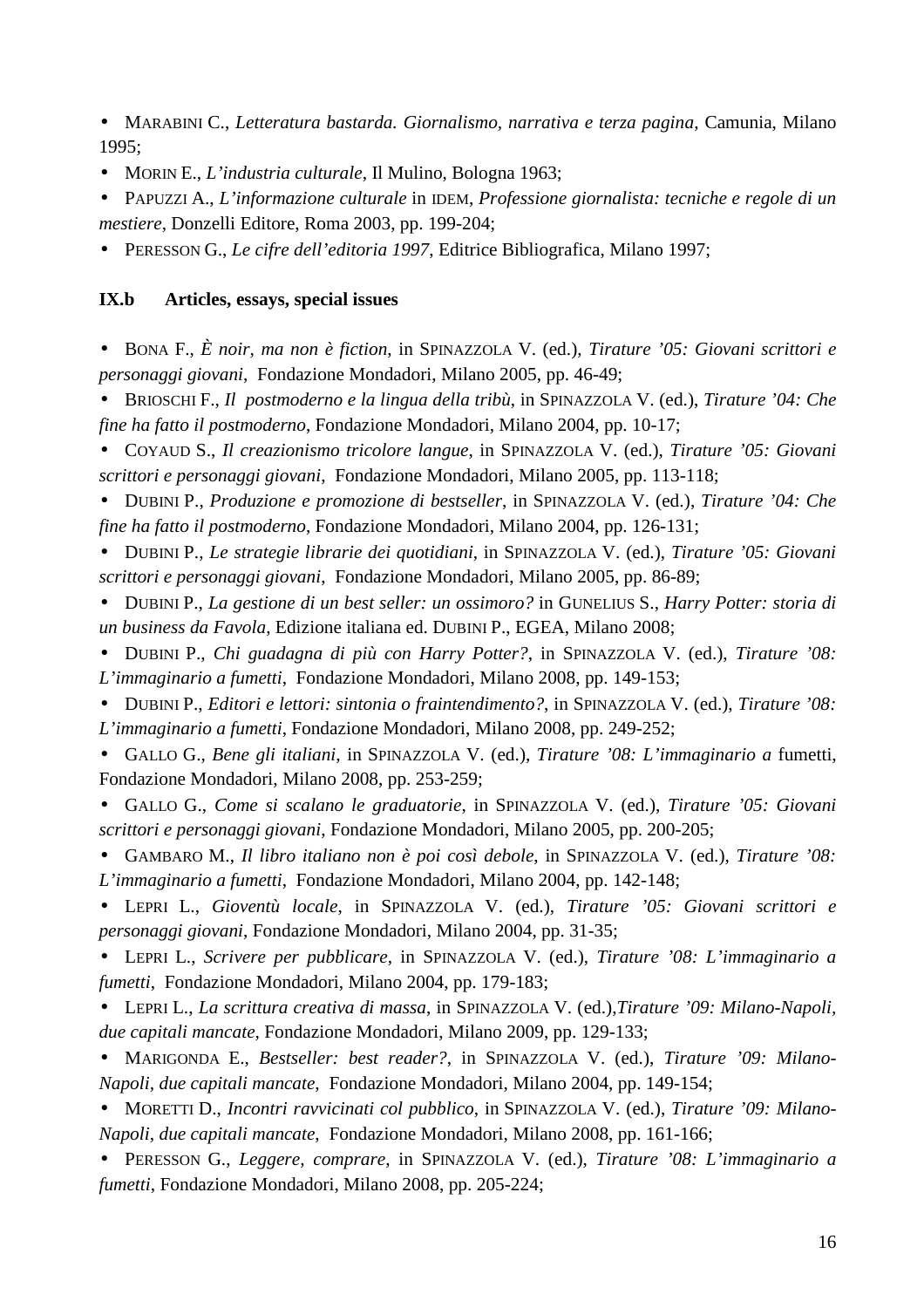• PISCHEDDA B., *Il romanzo: la pienezza del postmoderno*, in SPINAZZOLA V. (ed.), *Tirature '04: Che fine ha fatto il postmoderno*, Fondazione Mondadori, Milano 2004, pp. 25-33;

• PISCHEDDA B., *Luoghi originari e lingua delle origini*, in SPINAZZOLA V. (ed.), *Tirature '05: Giovani scrittori e personaggi giovani*, Fondazione Mondadori, Milano 2005, pp. 170-173;

• ROLLO A., *Gli sbarchi del postmoderno in Italia*, in SPINAZZOLA V. (ed.), *Tirature '04: Che fine ha fatto il postmoderno*, Fondazione Mondadori, Milano 2004, pp. 18-24;

• ROLLO A., *Broken Italian, letteratura migrante*, in SPINAZZOLA V. (ed.), *Tirature '08: L'immaginario a fumetti*, Fondazione Mondadori, Milano 2008, pp. 66-73;

• STRAZZERI G., *Le nuove vie del bestseller all'italiana*, in SPINAZZOLA V. (ed.), *Tirature '04: Che fine ha fatto il postmoderno*, Fondazione Mondadori, Milano 2004, pp. 50-56;

• STRAZZERI G., *Quando il bestseller non è americano*, in SPINAZZOLA V. (ed.), *Tirature '05: Giovani scrittori e personaggi giovani*, Fondazione Mondadori, Milano 2005, pp. 72-76;

• STRAZZERI G., *Leggere giovane. Scrivere giovane*, in SPINAZZOLA V. (ed.), *Tirature '09: Milano-Napoli, due capitali mancate*, Fondazione Mondadori, Milano 2009, pp. 78-83;

• TERRENI A., *Per una geopolitica della lettura*, in SPINAZZOLA V. (ed.), *Tirature '09: Milano-Napoli, due capitali mancate*, Fondazione Mondadori, Milano 2009, pp. 192-197;

## **X. Modern Italian and Foreign Languages Interferences**

#### **X.a Books**

• AMATO G., DELLA VALLE V., *Neologismi quotidiani. Un dizionario a cavallo del millennio*, Olschki, Firenze 2003;

- AMBROSINI R., PERONI R., (ed.), *Studi di sintassi italiana*, Pacini, Pisa 1982;
- ANTONELLI G., *L'italiano nella società della comunicazione*, Il Mulino, Bologna 2007;
- BARBERA M., CORINO E., ONESTI C. (ed.), *Corpora e linguistica in rete*, Guerra edizioni, Perugia 2007;

• BERRUTO G., *Sociolinguistica dell'italiano contemporaneo*, La Nuova Italia Scientifica, Roma 1987;

• BERRUTO G., *Varietà diamesiche, diastratiche e di afasiche* in SOBRERO A., *Introduzione all'italiano contemporaneo. Vol. II. La variazione e gli usi*, Laterza, Roma-Bari 1993, pp. 37-92;

• BERRUTO G., *Le varietà del repertorio*, in SOBRERO A. (ed.), *Introduzione all'italiano contemporaneo. Le variazione e gli usi*, Laterza, Bari 1999, pp. 3-36;

• BERTINETTO P. M., *Tempi verbali e narrativa italiana dell'Otto/Novecento*, Edizioni dell'Orso, Alessandria 2003;

• BONOMI I., *L'italiano giornalistico: dall'inizio del '900 ai quotidiani on line*, F. Cesati, Firenze 2002;

• BONOMI I., MASINI A. ET ALII (ed.), *La lingua italiana e i "mass media"*, Carocci, Roma 2003;

• CARDINALETTI A., FRASNEDI F., *Intorno all'italiano contemporaneo: tra linguistica e didattica*, Franco Angeli, Milano 2004;

- CARDINALETTI A.,GARZONE G., *L'italiano delle traduzioni*, Franco Angeli, Milano 2005;
- COLETTI V., *Storia dell'italiano letterario. Dalle origini al Novecento*, Einaudi, Torino 1993;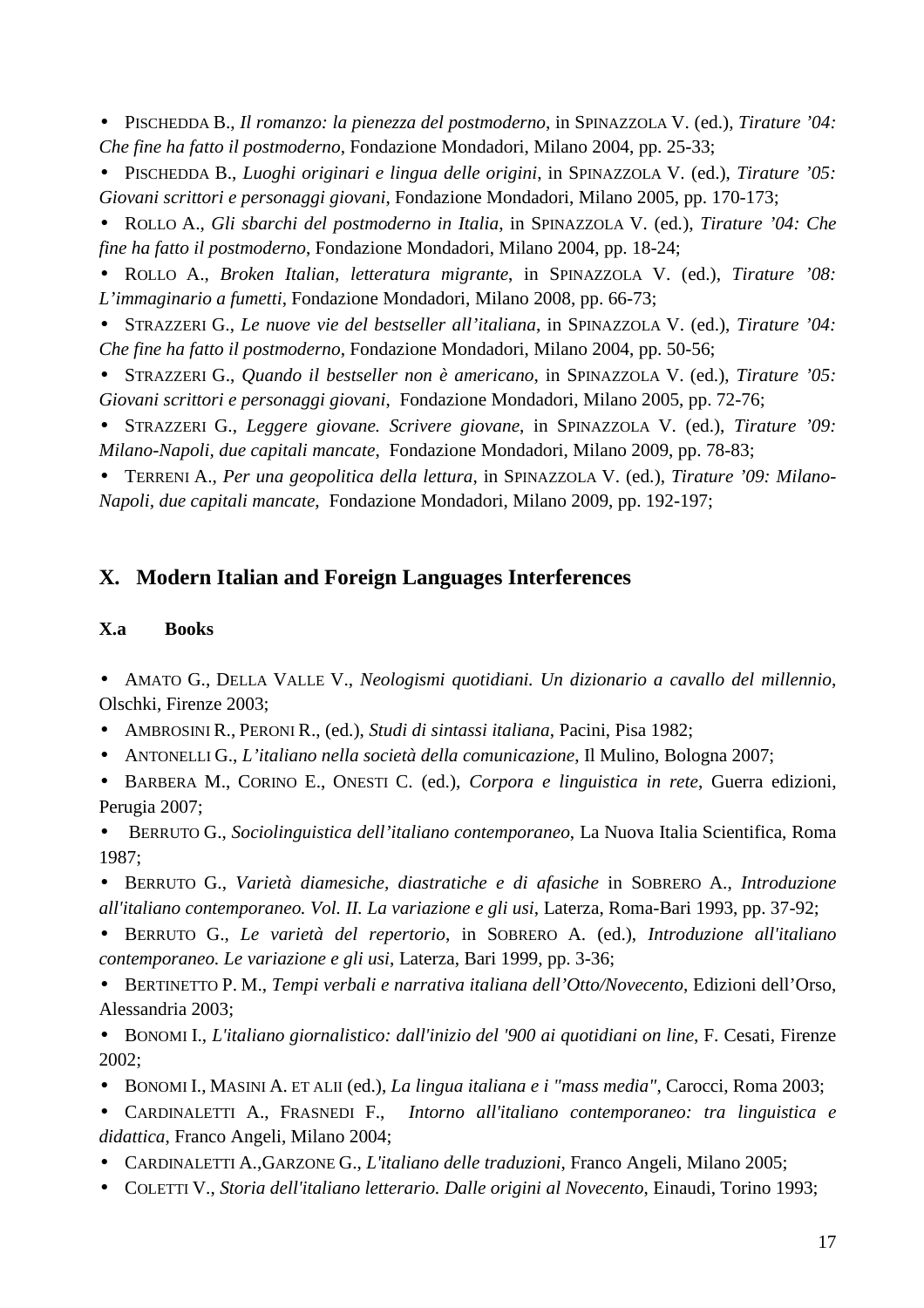• CORTELAZZO M. A. ET ALII, *Il nuovo etimologico DELI: Dizionario etimologico della lingua italiana*, Zanichelli, Bologna 1999;

• COVERI L., BENUCCI A., DIADORI P., *Le varietà dell'italiano. Manuale di sociolinguistica italiana. Con documenti e verifiche*, Bonacci, Siena-Roma 1998;

- CRESTI E., *Corpus di italiano parlato,* Accademia della Crusca, Firenze 2000;
- D'ACHILLE P., *L'italiano contemporaneo*, Il Mulino, Bologna 2003;
- DARDANO M., TRIFONE P. (ed.), *La sintassi dell'italiano letterario*, Bulzoni, Roma 1995;
- D'ARCANGELO L., *Difesa dell'italiano: lingua e identità nazionale*, Ideazione, Roma 2003;
- DARDANO M., *The Influence of English on Italian*, in VIERECK W., WOLF-DIETRICH B., *English*

*in contact with other languages: studies in honour of Broder Carstensen on the occasion of his 60th birthday*, Akadémiai Kiadó, Budapest 1986;

- DARDANO M., *Manualetto di linguistica italiana*, Zanichelli, Bologna 1991;
- DARDANO M., TRIFONE P., *La lingua italiana*, Zanichelli, Bologna 1995;

• DARDANO M., FRENGUELLI G. ET ALII, *L'italiano di fronte all'inglese alle soglie del terzo millennio*, in VANVOLSEM S., *L'italiano oltre frontiera: V Convegno internazionale, Leuven, 22-25 aprile 1998*, Leuven University press, Leuven 2000;

- DE MAURO T., *Storia linguistica dell'Italia unita*, Laterza, Bari 1963;
- DE MAUO T., MANCINI F. ET ALII, *Lessico di frequenza dell'italiano parlato*. Etas libri, Roma 1993;
- DE MAURO T., *Introduzione alle parole nuove*, UTET, Torino 2003;
- DEVOTO G., MIGLIORINI B. ET ALII, *Cento anni di lingua italiana: (1861-1961)*, All'insegna del pesce d'oro, Milano 1962;
- FERRARI A., *Connessioni. Uno studio integrato della subordinazione avverbiale*, Slatkine, Ginevra 1995;
- FORNACIARI R., *Sintassi italiana dell'uso moderno: uso delle parti del discorso, uso della proposizione, collocazione delle parole*, G.C. Sansoni, Firenze 1881;
- GÖRLACH M., *English Words Abroad*, John Benjamins Publishing Company, Amsterdam 2003;

• GÖRLACH M. (ed.), *Dictionary of European Anglicisms*, Oxford University Press, Oxford 2001;

• GÖRLACH M. (ed.), *English in Europe*, Oxford University Press, Oxford 2002;

• GIOVANARDI C., GUALDO R. (ed.), *Inglese-italiano 1 a 1: tradurre o non tradurre la parole inglesi?*, Piero Manni, Lecce 2003;

- GUSMANI R., *Saggi sull'interferenza linguistica*, Le Lettere, Firenze 1986;
- GRASSO D., *Innovazioni sintattiche in italiano alla luce della nozione di calco* [Tesi di dottorato] sostenuta presso l'Université de Genève, 25 maggio 2007;
- HAGÈGE C., *Storie e destini delle lingue d'Europa*, La Nuova Italia, Scandicci 1995;

• ITALIANO G., *Parole a buon rendere: ovvero l'invasione dei termini anglo-italiani*, Ed. Cadmo, Fiesole 1999,

• LIVERANI BERTINELLI F., *L'italiano contemporaneo visto attraverso la stampa: aspetti semantici del lessico e della morfosintassi*, Guerra, Perugia 1994;

- MENGALDO P. V., *Il Novecento*, Il Mulino, Bologna 1994;
- PATOTA G., *Garzanti italiano online*, Garzanti Linguistica, Milano 2006;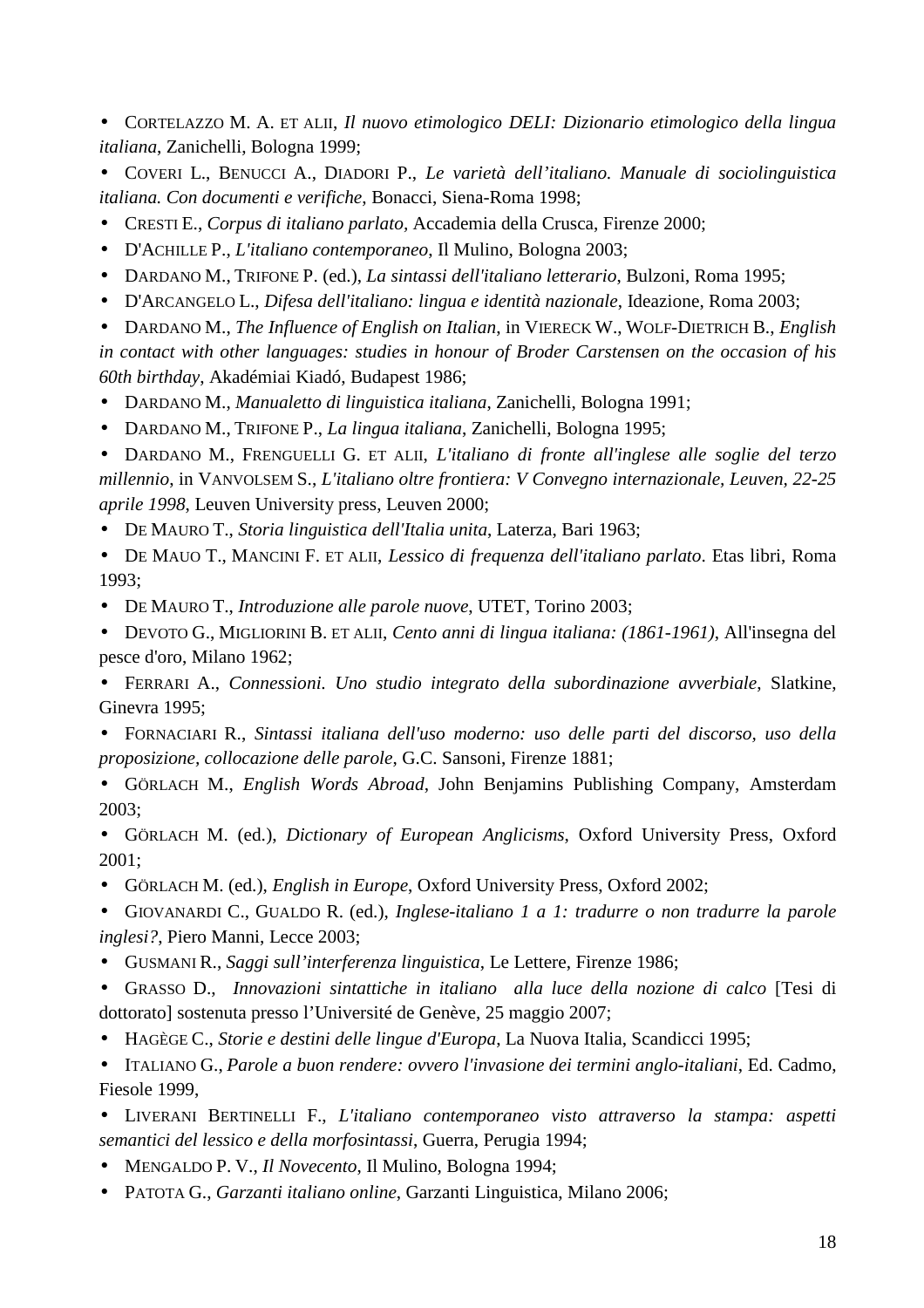- PISTOLESI E., *Il parlar spedito. L'italiano di chat, e-mail e SMS*, Esedra, Padova 2004;
- RANDO G., SERIANNI L., *Dizionario degli anglicismi nell'italiano postunitario*, Olschki, Firenze 1987;
- RENZI L., SALVI G. (ed.), *Grande grammatica italiana di consultazione*, vol. II, Il Mulino, Bologna 1991;
- SALVI G., VANELLI L., *Nuova grammatica italiana*, Il Mulino, Bologna 2004;
- SERIANNI L., TRIFONE P. (ed.), *Storia della lingua italiana*, vol. I, *I luoghi della codificazione*, Einaudi, Torino 1993;

• SERIANNI L., CASTELVECCHI A., *Grammatica italiana. Italiano comune e lingua letteraria. Suoni, forme, costrutti*, UTET, Torino 1988;

- SOBRERO A. (ed.), *Introduzione all'italiano contemporaneo*. Laterza, Roma-Bari 1993;
- SORNICOLA R., *Sul parlato*, Il Mulino, Bologna 1981;

• STOPPELLI P., CNR, *Liz 4.0 letteratura italiana Zanichelli: CD-ROM dei testi della letteratura italiana*, Zanichelli, Bologna 2001;

• THOMASON S. G., *Language contact: an introduction*, Edinburgh University Press, Edinburgh 2001;

• THOMASON S. G., KAUFMAN T., *Language Contact, Creolization, and Genetic Linguistics*, California University Press, Berkeley-Los Angeles-Oxford 1988;

- TODISCO A., *Ma che lingua parliamo: indagine sull'italiano di oggi*, Longanesi, Milano 1984;
- VERARDI G. M., LURATI O., *Le parole veloci: neologia e mass media negli anni 90*, A. Dadò, Locarno 1995;

• VIETRI S., *Lessico-grammatica dell'italiano: metodi, descrizioni e applicazioni*, Utet libreria, Torino 2004;

### **X.b Articles, essays, special issues**

- AA. VV., *Elementi stranieri nei dialetti italiani: atti del XIV convegno del C.S.D.I. (Ivrea, 17- 19 ottobre 1984)* Centro di studio per la dialettologia italiana, Pacini, Pisa 1985;
- AA. VV., *Italiano lingua selvaggia*, "Sigma. Rivista di letteratura" [Numero monografico], 18:1:1, 1985;

• AGOSTINI F., *Proposizioni subordinate*, in "Enciclopedia Dantesca. Appendice", 6, 1978, Roma, pp. 370-408;

• ALISOVA T., *Relative limitative e relative esplicative nell'italiano popolare*, in "StFI", 23, 1965, , pp. 299-333;

• BARONI M., BERNARDINI S., *A new approach to the study of translationese: machinelearning the difference between original and translated texts*, in "Literary and Linguistic Computing", 21:3, 2006, pp. 259-274;

• BENINCÀ P., *La sintassi*, in SOBRERO A., *Introduzione all'italiano contemporaneo. Vol. I. Le strutture*, Laterza, Roma-Bari 1993, pp. 247-290;

• BERRETTA M., *Il parlato italiano contemporaneo*, in SERIANNI L., TRIFONE P. (ed.), *Storia della lingua italiana.* III *Scritto e parlato*, Einaudi, Torino 1994, pp. 239-70;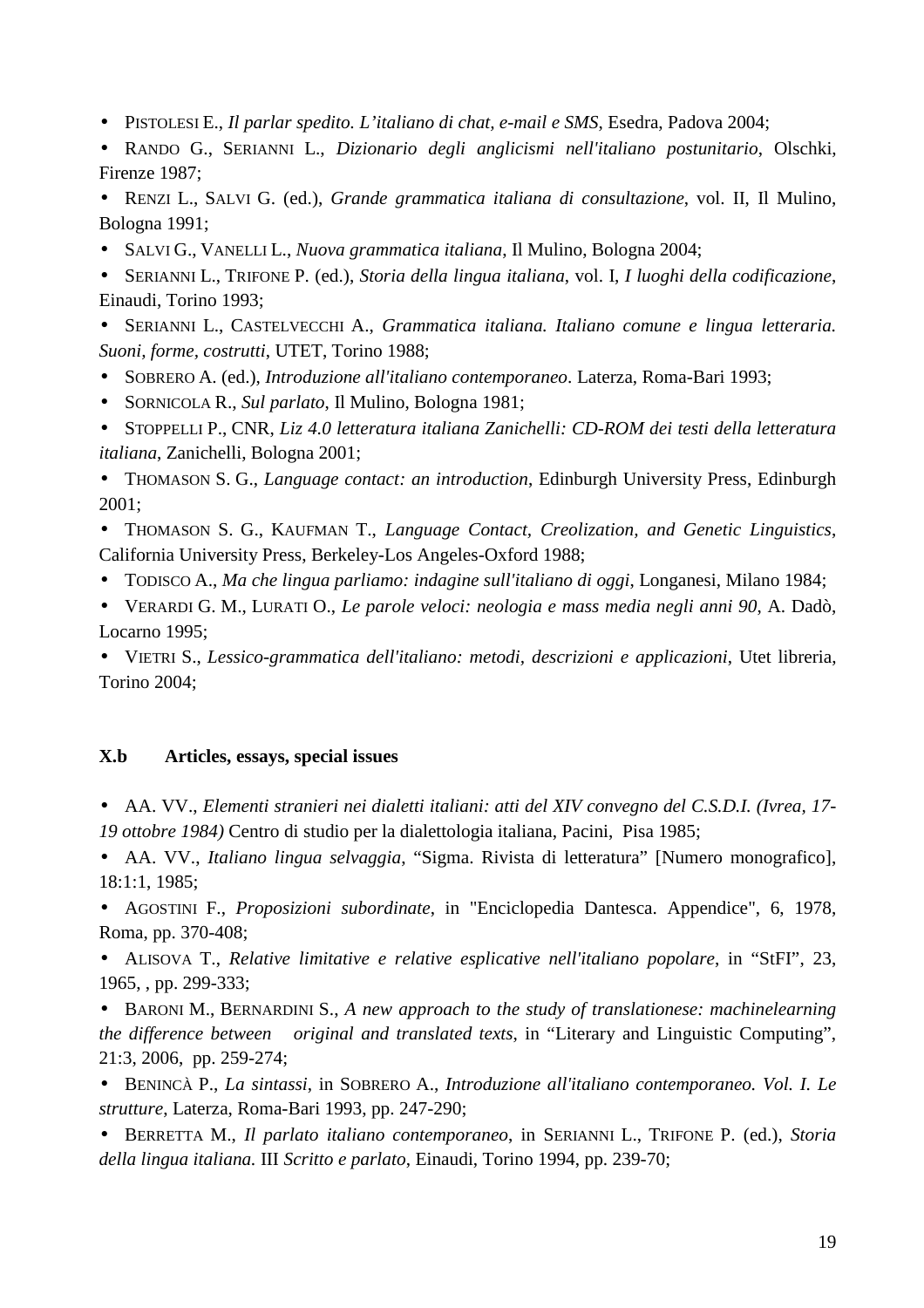• BERRUTO G., *Per una caratterizzazione del parlato: l'italiano parlato ha un'altra grammatica?*, in HOLTUS G., RADTKE E. (ed.), *Gesprochenes Italienisch in Geschichte und Gegenwart*, Gunter Narr, Tübingen 1985, pp. 120-53;

• BISETTO A., *Da formattare a calcio mercato: l'interferenza dell'inglese sull'italiano contemporaneo*, in SULLAM CALIMANI A.V. (ed.), *Italiano e inglese a confronto: atti del Convegno "Italiano e inglese a confronto: problemi di interferenza linguistica", (Venezia, 12-13 aprile 2002)*, F. Cesati, Firenze 2003, pp. 87-99;

• BISTARELLI A., *L'interferenza dell'inglese sull'italiano*, in "Intralinea", 10, 2008, n. p. [http://www.intralinea.it/volumes/eng\_more.php?id=636\_0\_2\_0];

• BOMBI R. *Il modulo "Non+sostantivo" nell'italiano contemporaneo*, in "Incontri Linguistici",15, 1992, pp. 79-92;

• BOMBI R., *Anglicismi come banco di prova dell'interferenza linguistica*, in SULLAM CALIMANI A.V. (ed.), *op. cit*., pp. 101-125;

• CARASI-GIRELLI F., *L'anglicizzazione della lingua italiana.*  [http://academic.brooklyn.cuny.edu/modlang/carasi/italianresearch/italianresearch.html] 2003;

• CARDINALETTI A., *La traduzione dei pronomi: interferenza sintattica e cambiamento linguistico*, in CARDINALETTI A., GARZONE G. (ed.), *Lingua, mediazione linguistica e interferenza*, Franco Angeli, Milano 2004, pp. 129-150;

• CARDINALETTI A., *La traduzione: un caso di attrito linguistico,* in CARDINALETTI A., GARZONE G. (ed.), *L'italiano delle traduzioni*, Franco Angeli, Milano 2005, pp. 59-83;

• CARDINALETTI A., GARZONE G., *Introduzione*, in ID. (ed.), *L'italiano delle traduzioni*, op. cit., pp. 7-15;

• CARTAGO G., *L'apporto inglese*, in SERIANNI L., TRIFONE P. (ed.), *Storia della lingua italiana*, vol. 3, *Le altre lingue*, Einaudi, Torino 1994, pp. 721-750;

• CASTELLANI A., *Morbus Anglicus*, in "Studi linguistici italiani", 13, 1987, pp.137-153;

• CINQUE G., *La sintassi dei pronomi relativi `cui' e `quale' nell'italiano moderno*, in ID., *Teoria linguistica e sintassi italiana*, Il Mulino, Bologna 1991, pp. 197-276;

• CORDIÉ C., *Cuce meglio*, in "Lingua Nostra", 24, 1963, pp. 5-6;

• CORDIN P., *I pronomi riflessivi*, in RENZI L., SALVI G., CARDINALETTI A., *Grande grammatica italiana di consultazione: Vol I, La frase. I sintagmi nominale e preposizionale*, Il Mulino, Bologna 1988, pp. 595-603;

• CORTELAZZO M., *Aspetti, problemi e tendenze dell'italiano contemporaneo*, in *Atti del secondo Convegno degli Italianisti in Finlandia: Helsinki, 29 e 30 ottobre 1982*. Helsinki University Press, Helsinki 1983, pp. 71-85;

• DARDANO M., *Profilo dell'italiano contemporaneo*, in SERIANNI L., TRIFONE P., ASOR ROSA A., *Storia della lingua italiana, II, Scritto e parlato*, G. Einaudi, Torino 1994, pp. 343-430;

• DASH N. S., CHAUDHURI B. B, *The Process of Designing a Multidisciplinary Monolingual Sample Corpus*, in "International Journal of Corpus Linguistics", 5:2, 2000), pp. 179-197;

• DE MAURO T., POLICARPI G., ROMBI M., *Grammatiche a confronto delle congiunzioni italiane*, in LEONI F. E PIGLIASCO M. R., *La grammatica. Aspetti teorici e didattici*, Atti SLI, 13:2, Bulzoni, Roma 1979, pp. 261-316;

• DEGANO C., *Influssi inglesi sulla sintassi italiana: uno studio preliminare sul caso della perifrasi progressiva*, in CARDINALETTI A., GARZONE G., *L'italiano delle traduzioni*, op. cit., Franco Angeli, Milano 2005, pp. 85-105;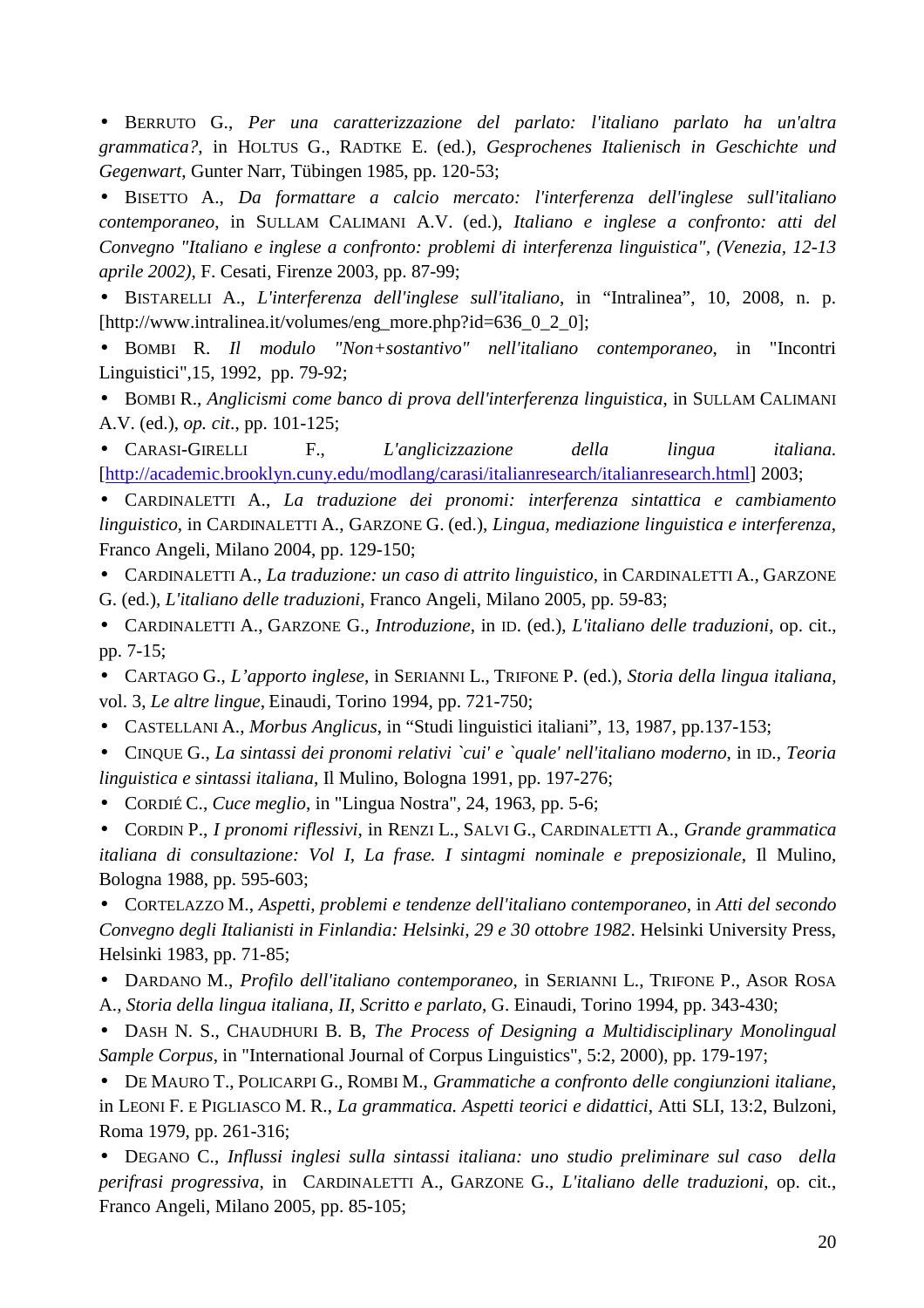• FANFANI M., *Sugli anglicismi nell'italiano contemporaneo*, in "Lingua Nostra", 52, 1991, pp. 11-24;

• FANFANI M., *Reazioni italiane agli anglicismi*, in SAN VICENTE F. (ed.), *L'inglese e le altre lingue europee. Studi sull'interferenza linguistica*, Clueb, Bologna 2002, pp. 215-236;

• FANFANI M., *Per un repertorio di anglicismi in italiano*, in SULLAM CALIMANI A. V.(ed.), *Italiano e inglese a confronto,* op. cit., pp. 151-176;

• FANTUZZI M., *A la croisée des chemins: emprunts, néologismes et traducteurs*, in "L'analisi linguistica e letteraria", 2, 1995, pp. 475-501;

• FANTUZZI M., *Non di solo inglese: note sulla penetrazione di elementi francesi nel lessico dell'italiano contemporaneo*, in "Lingua Nostra" 57:2:3, 1996, pp. 50-71;

• FANTUZZI M., *Francesismi recenti nella politica italiana*, "Lingua Nostra", 63:1:2, 2002, pp. 34-57;

• FANTUZZI M., *L'italiano a cielo aperto: mode linguistiche fra continuità e qualche tendenza attuale*, in "Studi linguistici italiani", 29:2, 2003, pp. 216-248;

• FANTUZZI M., *Espressioni idiomatiche italiane e influssi francesi*, in "Lingua Nostra" 65:1:2, 2004, pp. 32-52;

• FANTUZZI M., *Carrefour linguistici franco-italiani. Tra globalizzazione, traduzione e 'localizzazione'*, in "Lingua Nostra", 67:1:2, 2006, pp. 4-25;

• FOLENA G., *Aspetti della lingua contemporanea - La lingua e la pubblicità*, in "Cultura e scuola", 9, 1964, pp. 53-62;

• FRAWLEY W., *Prolegomenon to a Theory of Translation*, in FRAWLEY W., *Translation: Literary, Linguistic, and Philosophical Perspectives*, Associated University Presses, London & Toronto 1984, pp. 159-175;

• GARZONE G., *Osservazioni sull'assetto del testo italiano tradotto dall'inglese*, in CARDINALETTI A., GARZONE G., *L'italiano delle traduzioni*, op. cit., pp. 35-58;

• IACOBINI C. (2003). Due casi di interferenza dell'inglese sulla morfologia derivazionale dell'italiano. in SULLAM CALIMANI A.-V., *Italiano e inglese a confronto*, op. cit., pp. 43-56;

• LEPSCHY G., RAPONI L., "Il movimento della norma nell'italiano contemporaneo", in LEPSCHY G. *Nuovi saggi di linguistica italiana*, Il Mulino, Bologna 1989, pp. 9-24;

• LEONE A., *Della congiunzione che*, in "LN", 37, 1976, pp. 44-47;

• LICHEM K., *Connettivi e demarcativi. Aspetti diacronici preliminari,* in AGOSTINIANI L., BELLUCCI MAFFEI P., PAOLI M. (ed.), *Linguistica storica e cambiamento linguistico*, Atti SLI, 23, Bulzoni, Roma 1985, pp. 211-223;

• MORTARA-GARAVELLI B., *Strutture testuali e retoriche*, in SOBRERO A. (ed.), *Introduzione all'italiano contemporaneo. Le strutture*, Laterza, Bari 1999, pp. 371-402;

• NENCIONI G., *Il destino della lingua italiana*, in "Italiano ed Oltre", 11, 1996, pp. 198-207;

• NYSTEDT J., *L'italiano che si scrive a Bruxelles*, in "Italiano & Oltre",14, 1999, pp. 198-206;

• RADTKE E., *La dimensione internazionale del linguaggio giovanile*, in BANFI E., SOBRERO A. (ed.), *Il linguaggio giovanile degli anni novanta: regole, invenzioni, gioco*, Laterza, Roma-Bari 1992, pp. 5-44;

• RENZI L., *Le tendenze dell'italiano contemporaneo. Note sul cambiamento linguistico nel breve periodo*, in "Studi di Lessicografia Italiana", 17, 2000, pp. 279-319;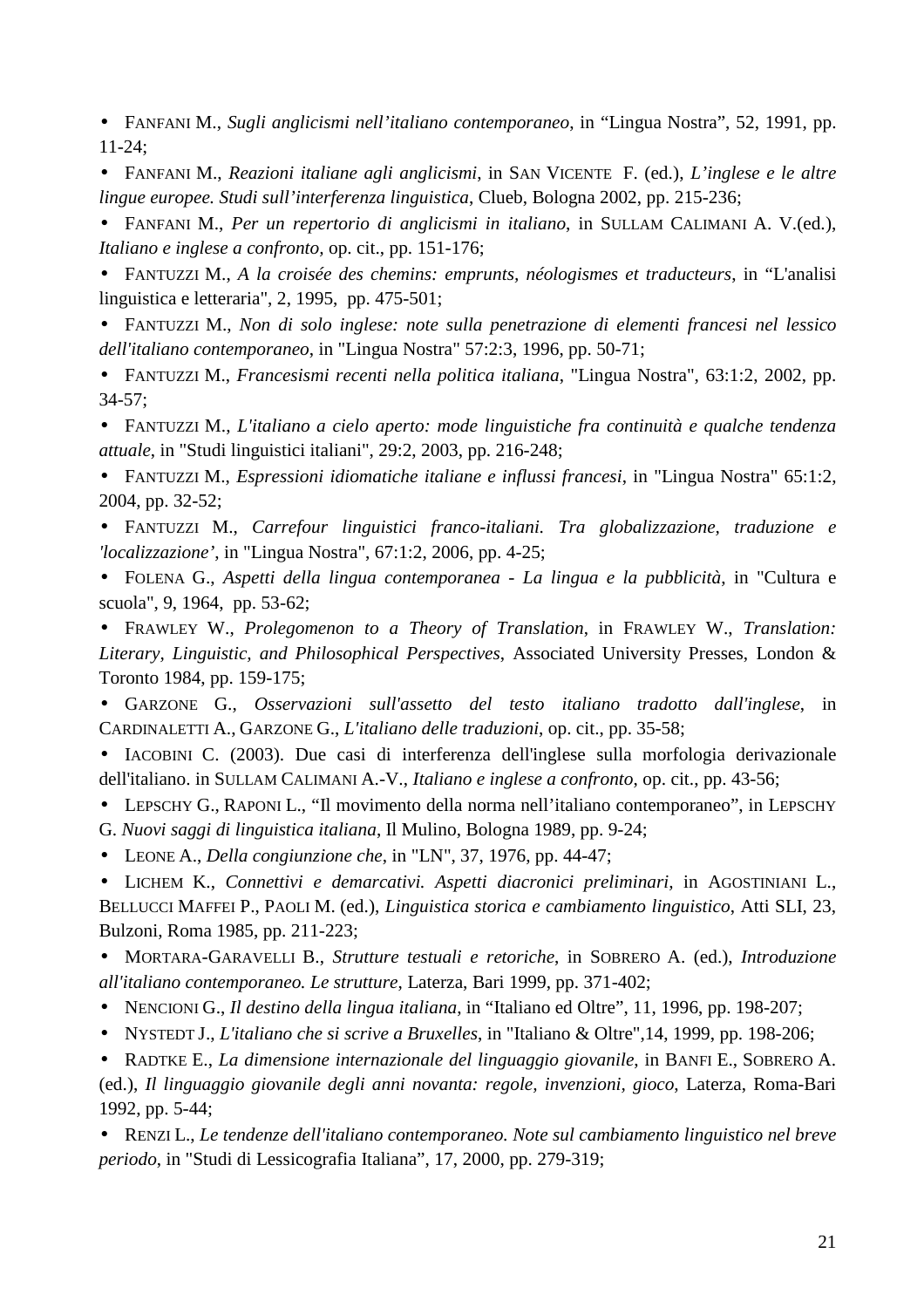• ROMBI M. E POLICARPI G., *Mutamenti sintattici nell'italiano contemporaneo: il sistema delle congiunzioni*, in Agostiniani L. ET ALII, *Linguistica storica e cambiamento linguistico*, Atti SLI, 23, Bulzoni, Roma, pp. 225-244;

• ROSSI F., *Chiamare sul cellulare*, in "Studi linguistici italiani", 28:1, 2001, pp. 93-96;

• ROSSINI FAVRETTI, TAMBURINI R. F., ET ALII, *A corpus of written Italian: a defined and a dynamic model*, in WILSON A., RAYSON P., MCENERY T. (ed.), *A Rainbow of Corpora: Corpus Linguistics and the Languages of the World*, , Lincom-Europa, Munich 2002, pp. 27-38;

• ROVERI S., *Interferenza linguistica nella traduzione dal tedesco all'italiano*, in CARDINALETTI A., GARZONE G., *L'italiano delle traduzioni*, op. cit., pp. 123-152;

• SABATINI F., *L'"Italiano dell'uso medio"*: *una realtà tra le varietà linguistiche italiane*, in HOLTUS G., RADTKE E. (ed.), *Gesprochenes Italienisch in Geschichte und Gegenwart*, Gunter Narr, Tübingen 1985, pp. 154-84;

• SALMON L., *Su traduzione e pseudotraduzione, ovvero su italiano e pseudo italiano*, in CARDINALETTI A., GARZONE G., *L'italiano delle traduzioni*, op. cit., pp. 17-34;

• SERIANNI L., *Quesito del dottor George Giles Watson di Udine sul riflessivo rafforzato e sull'uso dei verbi modali "all'inglese"*, in "La Crusca per voi: foglio dell'Accademia della Crusca dedicato alle scuole e agli amatori della lingua", 11, 1995, p. 9;

• SERIANNI L., *Il problema della norma linguistica nell'italiano*, in "Annali dell'Università per stranieri di Perugia", 7, 1986, pp. 47-69;

• SULLAM CALIMANI A. V., *La traduzione dei romanzi e i prestiti linguistici*, in GARZONE G., CARDINALETTI A. (ed.), *Lingua, mediazione linguistica e interferenza*, Franco Angeli, Milano 2004, pp. 185-97;

• VECCHIATO S., *Interferenza e strategie stilistiche nella traduzione dal francese all'italiano*, in CARDINALETTI A., GARZONE G., *L'italiano delle traduzioni*, op. cit., pp. 153-192;

• VANELLI L., "*Punti di crisi" nell'italiano contemporaneo*, in CARDINALE U. (ed.), *Insegnare l'italiano nella scuola del 2000*, Unipress, Padova 1999, pp. 99-121;

# **XI. Miscellanea**

## **XI.a Books**

• ANDERMAN G., *A Global Language for the Global Village*, in SCHÄFFNER C. *Translation in the Global Village*, Multilingual Matters, Clevedon 2000, pp. 47-50;

• CRYSTAL D., *English as a Global Language*, Cambridge University Press, Cambridge 1997;

• BELLER M., *Le Metamorfosi di Mignon. L'immigrazione poetica dei tedeschi in Italia da Goethe ad oggi*, Edizioni Scientifiche Italiane, Napoli 1987;

• MINER E., *Comparative Poetics. An Intercultural Essay on Theories of Literature*, Princeton University Press, Princeton 1990;

## **XI.b Articles, essays, special issues**

• CHINUA A., *The African Writer and the English Language* in *Morning yet on Creation Day*, Heinemann, London 1975, pp. 55-62;